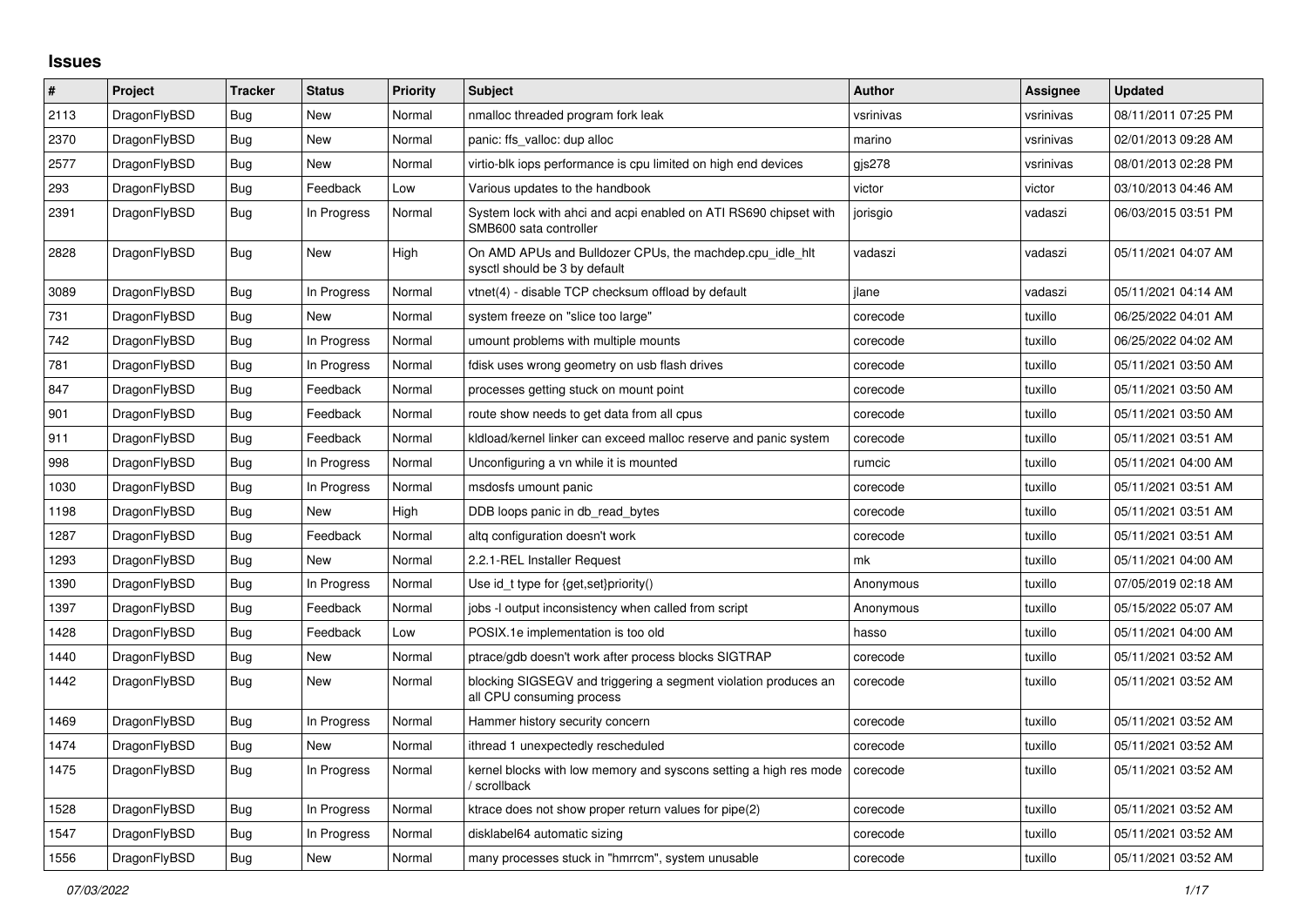| $\vert$ # | Project      | <b>Tracker</b> | <b>Status</b> | <b>Priority</b> | <b>Subject</b>                                                                             | <b>Author</b>    | <b>Assignee</b> | Updated             |
|-----------|--------------|----------------|---------------|-----------------|--------------------------------------------------------------------------------------------|------------------|-----------------|---------------------|
| 1579      | DragonFlyBSD | <b>Bug</b>     | Feedback      | Normal          | dfly 2.4.1 does not like HP DL360G4p and Smart Array 6400 with<br>MSA <sub>20</sub>        | tomaz.borstnar   | tuxillo         | 06/02/2014 02:44 PM |
| 1583      | DragonFlyBSD | <b>Bug</b>     | In Progress   | Normal          | panic: assertion: cursor->trans->sync lock refs $> 0$ in<br>hammer recover cursor          | corecode         | tuxillo         | 05/11/2021 03:53 AM |
| 1584      | DragonFlyBSD | Bug            | In Progress   | Normal          | can't use ssh from jail: debug1: read passphrase: can't open<br>/dev/tty: Device busy      | corecode         | tuxillo         | 05/11/2021 03:53 AM |
| 1587      | DragonFlyBSD | <b>Bug</b>     | Feedback      | Normal          | can't gdb across fork                                                                      | corecode         | tuxillo         | 05/11/2021 03:54 AM |
| 1700      | DragonFlyBSD | Submit         | In Progress   | Normal          | skip boot2 menu on <enter></enter>                                                         | Johannes.Hofmann | tuxillo         | 05/15/2022 08:35 AM |
| 1819      | DragonFlyBSD | <b>Bug</b>     | In Progress   | Low             | truss - Major revamping task list                                                          | tuxillo          | tuxillo         | 11/27/2021 08:45 AM |
| 1876      | DragonFlyBSD | <b>Bug</b>     | <b>New</b>    | Normal          | devfs in jail + logging out from console(ttyv1+) -> panic                                  | qhwt.dfly        | tuxillo         | 05/31/2022 03:24 PM |
| 1921      | DragonFlyBSD | <b>Bug</b>     | In Progress   | Normal          | we miss mlockall                                                                           | alexh            | tuxillo         | 06/18/2022 04:08 AM |
| 2358      | DragonFlyBSD | Bug            | In Progress   | Normal          | DFBSD v3.0.2.32.g928ca - panic: hammer: insufficient undo FIFO<br>space!                   | tuxillo          | tuxillo         | 05/10/2021 02:50 AM |
| 2416      | DragonFlyBSD | <b>Bug</b>     | <b>New</b>    | Normal          | ".' entry can be removed on mounted nfs filesystem                                         | ftigeot          | tuxillo         | 06/03/2014 04:40 AM |
| 2438      | DragonFlyBSD | Submit         | Feedback      | Normal          | <b>TRIM</b> fixes                                                                          | Anonymous        | tuxillo         | 05/11/2021 03:45 AM |
| 2496      | DragonFlyBSD | Bug            | New           | Normal          | NTFS malloc limit exceeded                                                                 | plasmob          | tuxillo         | 02/19/2013 08:47 AM |
| 2717      | DragonFlyBSD | Submit         | Feedback      | Normal          | Out of range numeric handling                                                              | dclink           | tuxillo         | 05/11/2021 04:08 AM |
| 2721      | DragonFlyBSD | Submit         | Feedback      | Low             | Some few zalloc calls to objcache ones replacements                                        | dclink           | tuxillo         | 05/11/2021 04:08 AM |
| 3028      | DragonFlyBSD | <b>Bug</b>     | In Progress   | Normal          | installer: confusion of set/get disk encryption passphrase dialogs                         | liweitianux      | tuxillo         | 06/03/2022 05:13 PM |
| 3145      | DragonFlyBSD | Submit         | In Progress   | Normal          | Update libelf to FreeBSD 12 current and build as base library usable<br>by ports           | davshao          | tuxillo         | 08/20/2021 03:58 PM |
| 3160      | DragonFlyBSD | Submit         | In Progress   | Normal          | State the implementation difference in pkill/pgrep manual                                  | sevan            | tuxillo         | 06/03/2022 05:15 PM |
| 3205      | DragonFlyBSD | Bug            | Feedback      | High            | Go compiler net test failing                                                               | t dfbsd          | tuxillo         | 05/10/2021 02:45 AM |
| 3295      | DragonFlyBSD | <b>Bug</b>     | In Progress   | Normal          | Adapt devel/libvirt for nvmm                                                               | tuxillo          | tuxillo         | 11/03/2021 04:56 PM |
| 3314      | DragonFlyBSD | Bug            | New           | Normal          | Bring virtio console(4) from FreeBSD                                                       | tuxillo          | tuxillo         | 05/29/2022 08:24 AM |
| 3318      | DragonFlyBSD | <b>Bug</b>     | In Progress   | Normal          | Segmenation fault when a process resumed with checkpt exits                                | zabolekar        | tuxillo         | 06/18/2022 08:24 AM |
| 341       | DragonFlyBSD | Bug            | <b>New</b>    | Normal          | Vinum erroneously repors devices as busy                                                   | corecode         | swildner        | 01/21/2012 04:50 AM |
| 1714      | DragonFlyBSD | <b>Bug</b>     | <b>New</b>    | Low             | hwpmc                                                                                      | alexh            | swildner        | 08/18/2012 02:03 PM |
| 2252      | DragonFlyBSD | <b>Bug</b>     | New           | Low             | snd hda not useable if loaded via /boot/loader.conf                                        | xbit             | swildner        | 12/14/2011 12:23 AM |
| 2265      | DragonFlyBSD | Bug            | New           | Normal          | mbsrtowcs does not properly handle invalid mbstate_t in ps                                 | c.turner1        | swildner        | 01/10/2012 07:56 PM |
| 2585      | DragonFlyBSD | Bug            | New           | Normal          | Dfly 3.4.3 on ESXi 5.1, HP Smart Array P410 passthrough<br>recognised, but not functioning | yggdrasil        | swildner        | 05/09/2022 08:14 AM |
| 1302      | DragonFlyBSD | <b>Bug</b>     | In Progress   | Normal          | Checkpoint regression?                                                                     | sjg              | sjg             | 07/10/2013 05:22 PM |
| 1532      | DragonFlyBSD | <b>Bug</b>     | New           | Low             | jemalloc doesn't work on DragonFly                                                         | hasso            | sjg             | 08/02/2011 01:14 AM |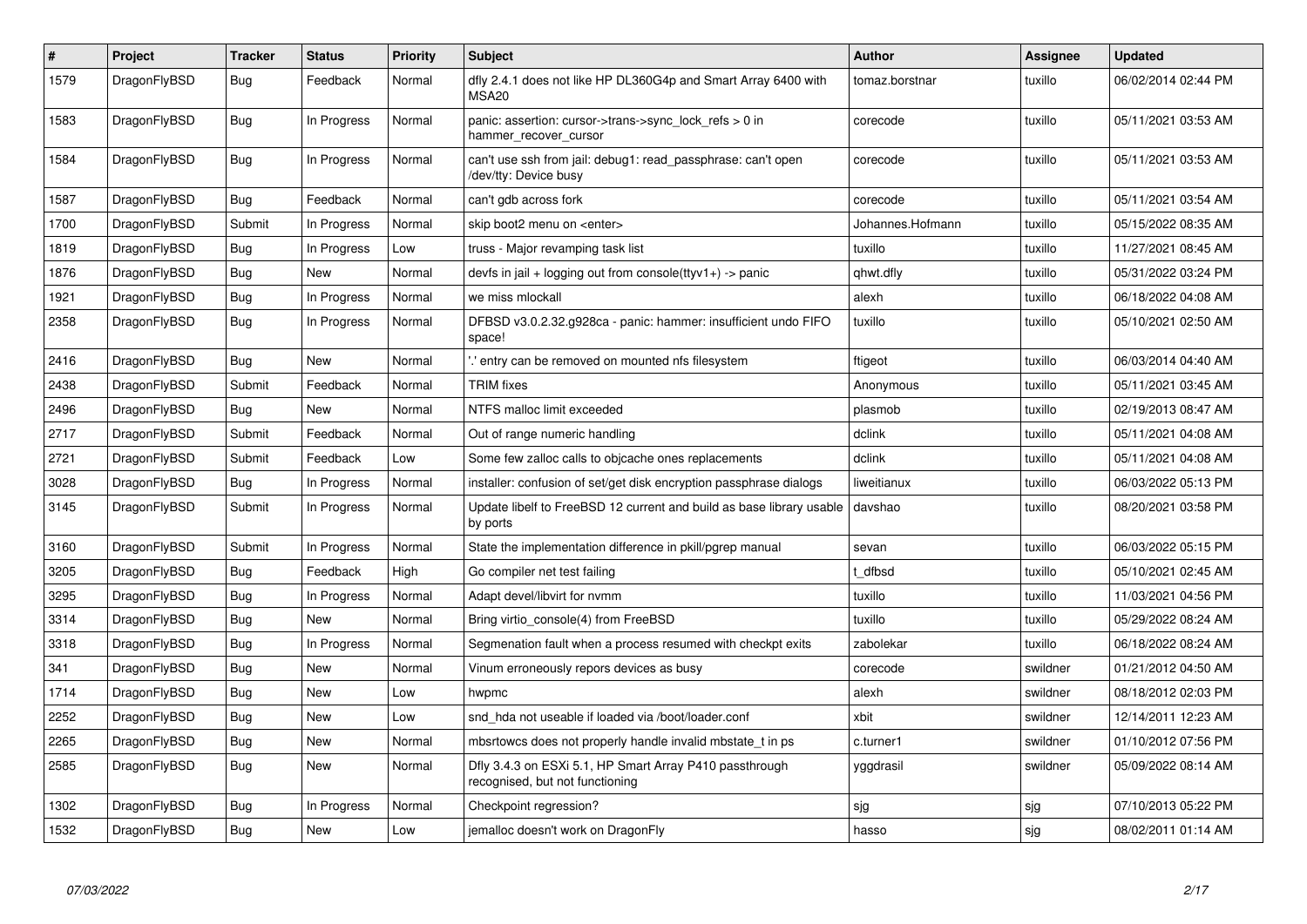| $\sharp$ | Project      | <b>Tracker</b> | <b>Status</b> | <b>Priority</b> | Subject                                                                                                                                                  | <b>Author</b>     | Assignee  | <b>Updated</b>      |
|----------|--------------|----------------|---------------|-----------------|----------------------------------------------------------------------------------------------------------------------------------------------------------|-------------------|-----------|---------------------|
| 1769     | DragonFlyBSD | Bug            | New           | Normal          | panic: assertion: _tp->tt_msg->tt_cpuid == mycpuid in<br>tcp_callout_active                                                                              | pavalos           | sjg       | 05/15/2022 11:07 AM |
| 168      | DragonFlyBSD | <b>Bug</b>     | In Progress   | Normal          | Livelocked limit engaged while trying to setup IPW wireless                                                                                              | mschacht          | sepherosa | 05/11/2021 04:05 AM |
| 2825     | DragonFlyBSD | <b>Bug</b>     | New           | High            | 3x dhclient = hanging system (objcache exhausted)                                                                                                        | jaccovonb         | sepherosa | 05/11/2021 03:55 AM |
| 600      | DragonFlyBSD | Bug            | New           | Low             | /sys/libkern/karc4random                                                                                                                                 | robin_carey5      | profmakx  | 01/19/2015 03:07 AM |
| 2746     | DragonFlyBSD | <b>Bug</b>     | New           | Normal          | some fraction of xterms started from the xmonad window manager<br>get killed with SIGALRM                                                                | isenmann          | profmakx  | 12/28/2014 02:51 AM |
| 2822     | DragonFlyBSD | Bug            | New           | Normal          | USB 3.0 stick throws "reading primary partition table: error<br>accessing offset 000[] for 152" error, while the stick works on any<br>other OS I tested | revuwa            | profmakx  | 06/29/2015 05:56 AM |
| 679      | DragonFlyBSD | <b>Bug</b>     | New           | Low             | Netgraph backward compatibility for old *LEN constants                                                                                                   | nant              | nant      | 02/18/2014 05:45 AM |
| 2549     | DragonFlyBSD | <b>Bug</b>     | In Progress   | Normal          | netgraph7: Kernel page fault.                                                                                                                            | russiane39        | nant      | 05/10/2013 11:20 PM |
| 1969     | DragonFlyBSD | Bug            | New           | Normal          | pf-related network problem                                                                                                                               | pavalos           | lentferj  | 02/01/2011 06:57 PM |
| 385      | DragonFlyBSD | <b>Bug</b>     | Feedback      | Low             | Mail archive address removal                                                                                                                             | justin            | justin    | 03/09/2013 11:24 AM |
| 1946     | DragonFlyBSD | Bug            | <b>New</b>    | Normal          | ieee80211 panic                                                                                                                                          | pavalos           | josepht   | 01/27/2011 06:00 PM |
| 1964     | DragonFlyBSD | <b>Bug</b>     | New           | Normal          | iwn (panic assertion : wlan assert serialized)                                                                                                           | sjmm.ptr          | josepht   | 02/01/2011 12:57 PM |
| 1593     | DragonFlyBSD | <b>Bug</b>     | Feedback      | Normal          | panic: assertion: ccb == ap->ap_err_ccb in ahci_put_err_ccb                                                                                              | ftigeot           | ftigeot   | 05/15/2022 05:09 AM |
| 2870     | DragonFlyBSD | Bug            | New           | High            | Broken text and icons when glamor acceleration is used                                                                                                   | 375gnu            | ftigeot   | 01/31/2016 12:13 AM |
| 3031     | DragonFlyBSD | Submit         | In Progress   | Normal          | Update drm/radeon to Linux 4.7.10 as much as possible                                                                                                    | davshao           | ftigeot   | 08/19/2021 12:33 PM |
| 1411     | DragonFlyBSD | <b>Bug</b>     | Feedback      | Normal          | Burning doesn't work with ahci(4)                                                                                                                        | hasso             | dillon    | 05/11/2021 04:00 AM |
| 1831     | DragonFlyBSD | <b>Bug</b>     | Feedback      | High            | HAMMER "malloc limit exceeded" panic                                                                                                                     | eocallaghan       | dillon    | 06/04/2022 04:38 AM |
| 2037     | DragonFlyBSD | <b>Bug</b>     | Feedback      | Normal          | Panic Bad link elm while building packages                                                                                                               | ftigeot           | dillon    | 04/21/2011 07:20 AM |
| 2092     | DragonFlyBSD | <b>Bug</b>     | <b>New</b>    | Normal          | Panic: Bad link elm 0x next->prev != elm                                                                                                                 | masterblaster     | dillon    | 12/04/2011 12:49 PM |
| 2819     | DragonFlyBSD | <b>Bug</b>     | In Progress   | Normal          | Random micro system freezes after a week of uptime                                                                                                       | ftigeot           | dillon    | 08/16/2015 08:46 PM |
| 3154     | DragonFlyBSD | Submit         | New           | Normal          | Update serial handling in bootloader                                                                                                                     | ddegroot          | dillon    | 11/06/2018 11:21 PM |
| 1127     | DragonFlyBSD | Bug            | Feedback      | Low             | cdrom drive not detected                                                                                                                                 | tgr               | corecode  | 01/15/2015 08:55 AM |
| 1430     | DragonFlyBSD | <b>Bug</b>     | New           | Normal          | Buggy w(1)?                                                                                                                                              | hasso             | alexh     | 11/24/2010 08:09 AM |
| 1538     | DragonFlyBSD | <b>Bug</b>     | New           | Low             | mountroot should probe file systems                                                                                                                      | corecode          | alexh     | 11/24/2010 06:35 PM |
| 2100     | DragonFlyBSD | <b>Bug</b>     | Feedback      | Normal          | devfs related panic                                                                                                                                      | sepherosa         | alexh     | 07/10/2011 02:29 PM |
| 2353     | DragonFlyBSD | <b>Bug</b>     | In Progress   | Normal          | panic: assertion "gd->gd_spinlocks_wr == 0" failed in<br>bsd4 schedulerclock                                                                             | jaydg             | alexh     | 11/28/2012 01:57 AM |
| 243      | DragonFlyBSD | <b>Bug</b>     | Feedback      | Normal          | weird behavior in the shell                                                                                                                              | swildner          |           | 05/31/2022 02:51 PM |
| 285      | DragonFlyBSD | <b>Bug</b>     | Feedback      | Low             | interrupt latency with re without ip address configured                                                                                                  | thomas.nikolajsen |           | 02/20/2014 10:30 AM |
| 331      | DragonFlyBSD | <b>Bug</b>     | In Progress   | Normal          | ftpsesame (aka Bridging S01E03)                                                                                                                          | bastyaelvtars     |           | 03/09/2013 12:28 PM |
| 570      | DragonFlyBSD | <b>Bug</b>     | Feedback      | Normal          | 1.8.x: ACPI problems                                                                                                                                     | qhwt+dfly         |           | 06/02/2014 03:45 AM |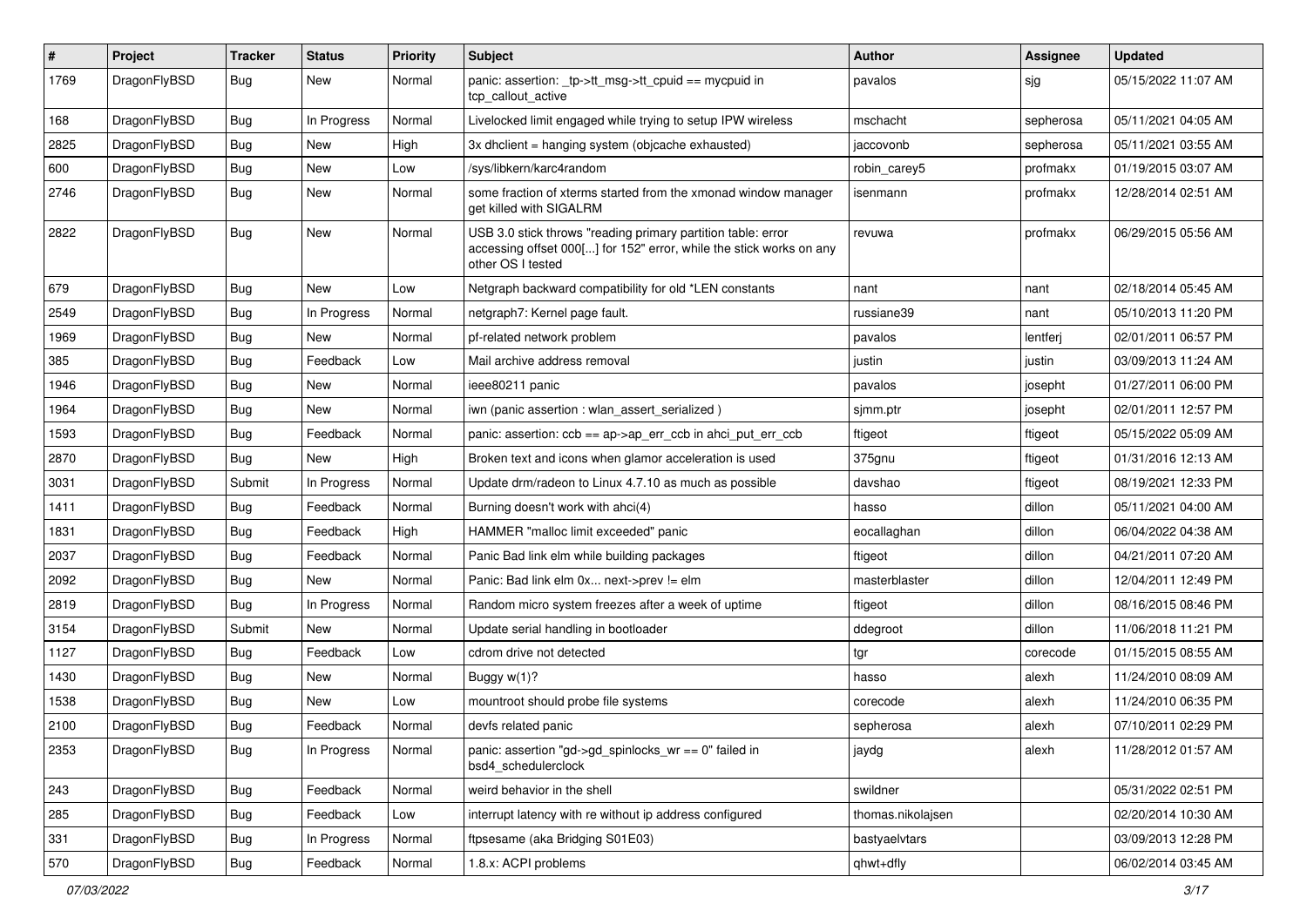| $\#$ | Project      | <b>Tracker</b> | <b>Status</b> | <b>Priority</b> | Subject                                                                         | <b>Author</b>      | Assignee | Updated             |
|------|--------------|----------------|---------------|-----------------|---------------------------------------------------------------------------------|--------------------|----------|---------------------|
| 599  | DragonFlyBSD | <b>Bug</b>     | <b>New</b>    | Urgent          | 1.9.0 reproducable panic                                                        | pavalos            |          | 12/22/2010 01:08 AM |
| 604  | DragonFlyBSD | <b>Bug</b>     | In Progress   | Normal          | 1.8.1-RELEASE - clock runs fast on mainboard ASUS P5A-B                         | veti               |          | 05/11/2021 03:55 AM |
| 725  | DragonFlyBSD | Bug            | In Progress   | Low             | 'make distribution' fails w/'ro' /usr/obj                                       | c.turner           |          | 03/09/2013 01:01 PM |
| 806  | DragonFlyBSD | <b>Bug</b>     | Feedback      | Normal          | boot error on MacBook                                                           | tralamazza         |          | 06/04/2022 05:28 AM |
| 846  | DragonFlyBSD | <b>Bug</b>     | Feedback      | Normal          | USB bugs:usb mouse can't used!                                                  | frankning          |          | 01/15/2015 08:36 AM |
| 884  | DragonFlyBSD | Bug            | In Progress   | High            | Performance/memory problems under filesystem IO load                            | hasso              |          | 05/11/2021 03:50 AM |
| 979  | DragonFlyBSD | <b>Bug</b>     | Feedback      | Normal          | Failure-prone USB mass storage (SB600? msdosfs? CAM?)                           | floid              |          | 01/15/2015 08:38 AM |
| 989  | DragonFlyBSD | <b>Bug</b>     | <b>New</b>    | Normal          | installer/fdisk trouble with wrapped values                                     | Discodestroyer     |          | 02/18/2014 06:27 AM |
| 1101 | DragonFlyBSD | <b>Bug</b>     | Feedback      | Normal          | ohci related panic                                                              | polachok           |          | 05/11/2021 04:00 AM |
| 1144 | DragonFlyBSD | <b>Bug</b>     | Feedback      | Normal          | Incorrect clock under KVM                                                       | msylvan            |          | 03/09/2013 01:17 PM |
| 1148 | DragonFlyBSD | Bug            | In Progress   | Low             | BCM4311 wireless network adapter detected but not functional                    | archimedes.gaviola |          | 05/11/2021 04:00 AM |
| 1181 | DragonFlyBSD | Bug            | In Progress   | Normal          | ACX111 panic                                                                    | elekktretterr      |          | 05/11/2021 04:00 AM |
| 1185 | DragonFlyBSD | <b>Bug</b>     | <b>New</b>    | High            | need a tool to merge changes into /etc                                          | wa1ter             |          | 02/18/2014 06:02 AM |
| 1192 | DragonFlyBSD | Submit         | <b>New</b>    | Normal          | KKASSERTs in sys/kern/uipc {msg,socket}.c are too strict                        | rumcic             |          | 05/11/2021 04:07 AM |
| 1193 | DragonFlyBSD | <b>Bug</b>     | <b>New</b>    | Normal          | kernel doesn't recognize cdrom drive                                            | nonsolosoft        |          | 01/25/2014 09:11 PM |
| 1194 | DragonFlyBSD | Bug            | New           | Normal          | SCSI errors while trying to copy photos from my camera                          | elekktretterr      |          | 01/14/2015 04:39 PM |
| 1218 | DragonFlyBSD | <b>Bug</b>     | In Progress   | Normal          | panic: assertion: $error == 0$ in hammer start transaction                      | rumcic             |          | 05/11/2021 04:00 AM |
| 1246 | DragonFlyBSD | <b>Bug</b>     | New           | Normal          | bad resolution (monitor desync) with livedvd                                    | Przem0l            |          | 02/18/2014 06:29 AM |
| 1249 | DragonFlyBSD | Bug            | Feedback      | Normal          | panic: ffs_vfree: freeing free inode                                            | rumcic             |          | 03/10/2013 05:13 AM |
| 1250 | DragonFlyBSD | <b>Bug</b>     | Feedback      | Normal          | Panic upon plugging an USB flash drive into the machine                         | rumcic             |          | 03/10/2013 05:17 AM |
| 1282 | DragonFlyBSD | <b>Bug</b>     | Feedback      | Normal          | panic (trap 12) when booting SMP kernel on Atom 330 (dual core)                 | tomaz.borstnar     |          | 05/11/2021 04:00 AM |
| 1307 | DragonFlyBSD | Bug            | In Progress   | Normal          | hammer tid -2 shows unexpected result                                           | corecode           |          | 10/18/2016 05:29 PM |
| 1313 | DragonFlyBSD | <b>Bug</b>     | New           | Low             | Signal code in kernel needs major overhaul (signal queues,<br>si code, si addr) | hasso              |          | 05/11/2021 04:00 AM |
| 1330 | DragonFlyBSD | <b>Bug</b>     | Feedback      | Normal          | Hammer, usb disk, SYNCHRONIZE CACHE failure                                     | josepht            |          | 06/02/2014 04:56 AM |
| 1332 | DragonFlyBSD | <b>Bug</b>     | Feedback      | Normal          | DFBSD 2.2 - Booting usbcdrom/usbsticks on thinkpad hangs on<br>"BTX Halted"     | tuxillo            |          | 05/11/2021 04:00 AM |
| 1336 | DragonFlyBSD | Bug            | In Progress   | Normal          | Still looking for reports of missed directory entries w/ HAMMER                 | dillon             |          | 05/11/2021 04:00 AM |
| 1368 | DragonFlyBSD | <b>Bug</b>     | In Progress   | Normal          | suspend signal race?                                                            | qhwt+dfly          |          | 05/11/2021 03:51 AM |
| 1387 | DragonFlyBSD | <b>Bug</b>     | Feedback      | Normal          | zero-size malloc and ps: kvm getprocs: Bad address                              | qhwt+dfly          |          | 05/11/2021 04:00 AM |
| 1398 | DragonFlyBSD | Submit         | In Progress   | Normal          | hdestroy(3) restricts hash key to point to malloc'ed space                      | Anonymous          |          | 08/20/2021 04:06 PM |
| 1429 | DragonFlyBSD | <b>Bug</b>     | Feedback      | Normal          | vkernel bug - "mfree: m->m_nextpkt != NULL"                                     | dillon             |          | 05/11/2021 04:00 AM |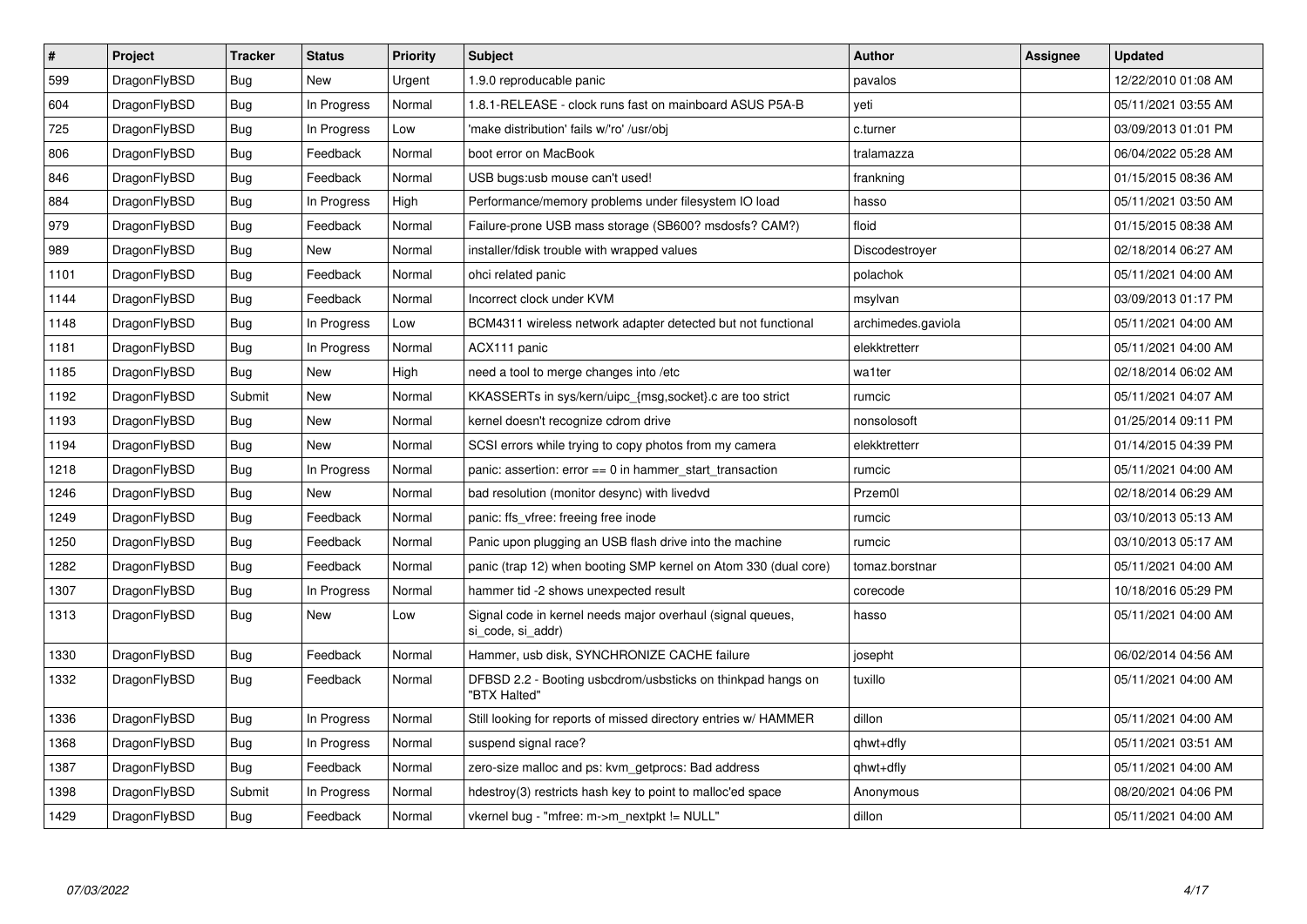| $\pmb{\#}$ | Project      | <b>Tracker</b> | <b>Status</b> | <b>Priority</b> | Subject                                                                                                                                                   | Author        | Assignee | <b>Updated</b>      |
|------------|--------------|----------------|---------------|-----------------|-----------------------------------------------------------------------------------------------------------------------------------------------------------|---------------|----------|---------------------|
| 1448       | DragonFlyBSD | Bug            | Feedback      | Normal          | panic: assertion: _tp->tt_msg->tt_cpuid == mycpuid in<br>tcp_callout_active tcp_output tcp_usr_send netmsg_pru_send<br>netmsg_service tcpmsg_service_loop | dillon        |          | 05/11/2021 04:00 AM |
| 1454       | DragonFlyBSD | Bug            | Feedback      | Normal          | Unable to boot from external USB DVD drive                                                                                                                | elekktretterr |          | 05/11/2021 04:01 AM |
| 1456       | DragonFlyBSD | <b>Bug</b>     | Feedback      | Normal          | Microsoft wireless desktop problems                                                                                                                       | elekktretterr |          | 01/15/2015 08:34 AM |
| 1463       | DragonFlyBSD | <b>Bug</b>     | New           | Normal          | Mountroot before drives are initialized                                                                                                                   | elekktretterr |          | 12/07/2010 01:30 PM |
| 1481       | DragonFlyBSD | Bug            | Feedback      | Normal          | panic: assertion: kva_p(buf) in soopt_from_kbuf (after ipfw pipe<br>show, 2.2.1-R)                                                                        | combiner      |          | 05/11/2021 04:01 AM |
| 1486       | DragonFlyBSD | <b>Bug</b>     | Feedback      | Normal          | Interrupt storm related to SATA DVD device                                                                                                                | hasso         |          | 05/11/2021 04:01 AM |
| 1489       | DragonFlyBSD | Bug            | Feedback      | Normal          | panic: ufs dirbad: bad dir                                                                                                                                | rumcic        |          | 03/10/2013 04:34 AM |
| 1502       | DragonFlyBSD | <b>Bug</b>     | In Progress   | Normal          | Lock while deleting files from nohistory HAMMER directories                                                                                               | hasso         |          | 03/10/2013 04:28 AM |
| 1521       | DragonFlyBSD | Bug            | Feedback      | Normal          | amd64 2.4 livecd won't mount root at boot                                                                                                                 | bolapara      |          | 01/28/2018 03:45 AM |
| 1525       | DragonFlyBSD | <b>Bug</b>     | <b>New</b>    | Normal          | boehm-gc problems                                                                                                                                         | hasso         |          | 10/13/2012 07:13 PM |
| 1559       | DragonFlyBSD | <b>Bug</b>     | New           | Normal          | kernel trap                                                                                                                                               | phma          |          | 11/27/2021 08:43 AM |
| 1560       | DragonFlyBSD | <b>Bug</b>     | Feedback      | Normal          | Unable to modify partition table on ThinkPad T61p during install                                                                                          | rehsack       |          | 01/15/2015 08:57 AM |
| 1563       | DragonFlyBSD | <b>Bug</b>     | Feedback      | Normal          | reset(1) doesn't reset terminal to the defaults                                                                                                           | hasso         |          | 03/10/2013 04:17 AM |
| 1577       | DragonFlyBSD | Bug            | Feedback      | Normal          | panic: assertion: leaf->base.obj id == ip->obj id in<br>hammer_ip_delete_range                                                                            | qhwt+dfly     |          | 05/11/2021 04:01 AM |
| 1580       | DragonFlyBSD | Bug            | Feedback      | Normal          | Panic (Fatal trap 12: page fault while in kernel mode) while playing<br>with pf and netif names                                                           | rumcic        |          | 12/21/2018 01:21 AM |
| 1591       | DragonFlyBSD | <b>Bug</b>     | Feedback      | Normal          | Lenovo X301 hangs with AHCI Driver CMD TIMEOUT<br>STS=d0 <bsy></bsy>                                                                                      | eocallaghan   |          | 05/11/2021 04:05 AM |
| 1592       | DragonFlyBSD | Bug            | Feedback      | Normal          | AcpiOSUnmapMemory: Warning, deallocation did not track<br>allocation.                                                                                     | eocallaghan   |          | 06/02/2014 07:45 AM |
| 1594       | DragonFlyBSD | <b>Bug</b>     | <b>New</b>    | Normal          | Kernel panic during boot from Live CD on Dell E6400                                                                                                       | bodie         |          | 05/11/2021 03:54 AM |
| 1613       | DragonFlyBSD | <b>Bug</b>     | Feedback      | Normal          | USB Keyboard not working on master                                                                                                                        | elekktretterr |          | 05/11/2021 04:05 AM |
| 1618       | DragonFlyBSD | <b>Bug</b>     | Feedback      | Normal          | collision for 'struct pmap' when using RPC and <sys user.h=""></sys>                                                                                      | carenas       |          | 05/11/2021 04:05 AM |
| 1634       | DragonFlyBSD | <b>Bug</b>     | New           | Normal          | panic: spin lock: 0xe4ad1320, indefinitive wait!                                                                                                          | elekktretterr |          | 01/19/2015 03:21 AM |
| 1661       | DragonFlyBSD | <b>Bug</b>     | In Progress   | Normal          | panic on password entry mount smb filesystem                                                                                                              | vsrinivas     |          | 11/27/2021 08:29 AM |
| 1668       | DragonFlyBSD | <b>Bug</b>     | Feedback      | Normal          | Power button not working                                                                                                                                  | elekktretterr |          | 03/10/2013 06:22 AM |
| 1669       | DragonFlyBSD | Bug            | In Progress   | Normal          | Drive wont open using button                                                                                                                              | elekktretterr |          | 02/29/2012 12:05 PM |
| 1672       | DragonFlyBSD | Bug            | Feedback      | Normal          | panic (trap 12) around btree_search() in 2.4.1-RELEASE                                                                                                    | floid         |          | 01/19/2015 03:36 AM |
| 1695       | DragonFlyBSD | <b>Bug</b>     | New           | Normal          | NFS-related system breakdown                                                                                                                              | Anonymous     |          | 04/10/2014 12:35 AM |
| 1717       | DragonFlyBSD | Bug            | Feedback      | Normal          | HAMMER panic in hammer_cursor_down()                                                                                                                      | josepht1      |          | 05/11/2021 04:05 AM |
| 1718       | DragonFlyBSD | Bug            | Feedback      | Normal          | IDE disk drive not detected by x86_64 2.6.1 Live CD                                                                                                       | bcox          |          | 11/27/2021 08:25 AM |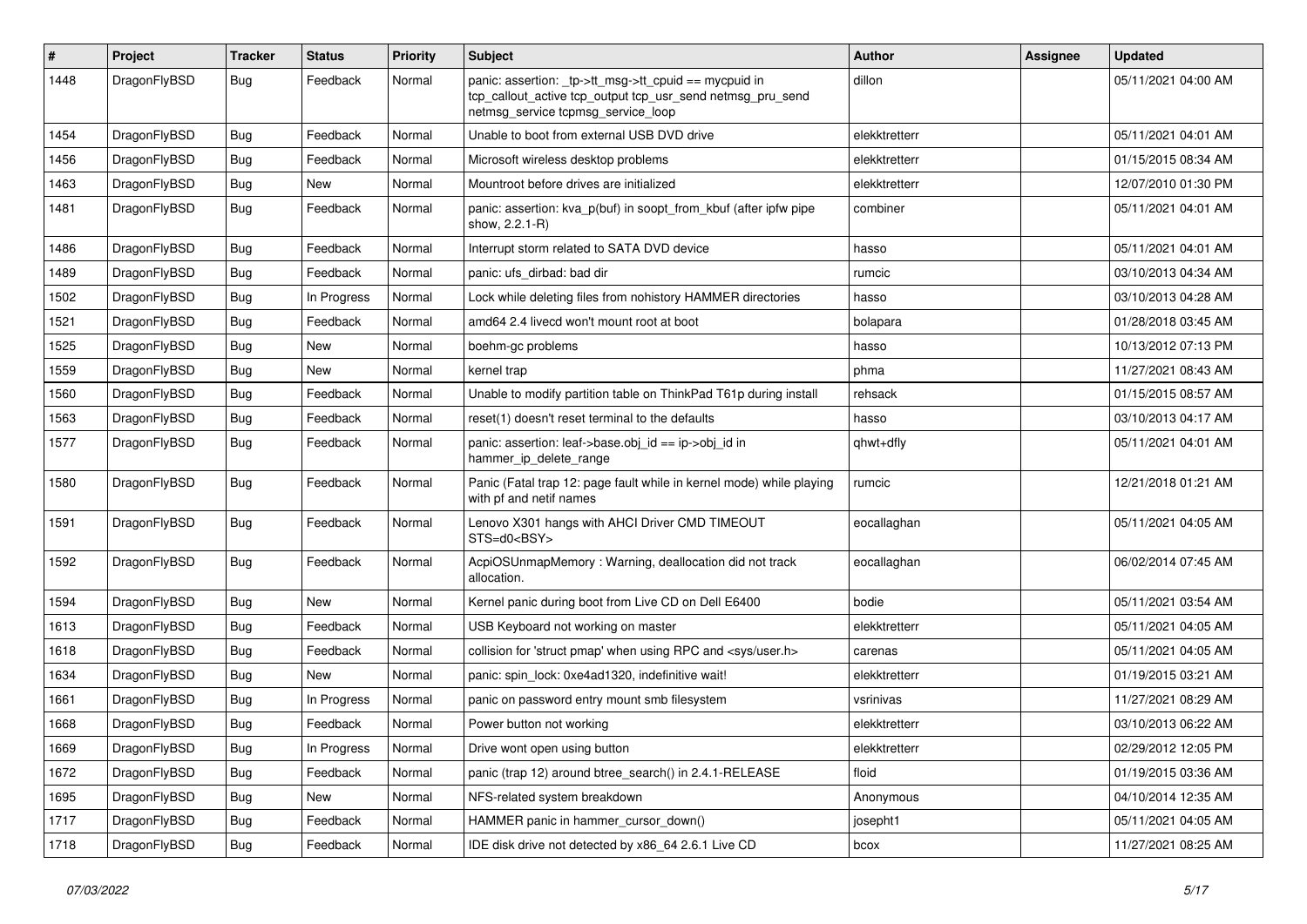| $\#$ | Project      | <b>Tracker</b> | <b>Status</b> | <b>Priority</b> | <b>Subject</b>                                                                                                                                                                                    | Author             | Assignee | <b>Updated</b>      |
|------|--------------|----------------|---------------|-----------------|---------------------------------------------------------------------------------------------------------------------------------------------------------------------------------------------------|--------------------|----------|---------------------|
| 1727 | DragonFlyBSD | <b>Bug</b>     | Feedback      | Normal          | CD boot panic (2.6.1) (usb?)                                                                                                                                                                      | kiril              |          | 05/15/2022 05:10 AM |
| 1744 | DragonFlyBSD | <b>Bug</b>     | In Progress   | Normal          | HAMMER fsstress panic in hammer_setup_child_callback                                                                                                                                              | vsrinivas          |          | 05/11/2021 04:05 AM |
| 1745 | DragonFlyBSD | <b>Bug</b>     | Feedback      | Normal          | kmalloc panic                                                                                                                                                                                     | josepht            |          | 05/11/2021 04:05 AM |
| 1749 | DragonFlyBSD | <b>Bug</b>     | In Progress   | Normal          | HAMMER fsstress panic in hammer flush inode core<br>'ip->flush_state != HAMMER_FST_FLUSH'                                                                                                         | vsrinivas          |          | 05/11/2021 04:06 AM |
| 1774 | DragonFlyBSD | <b>Bug</b>     | New           | Normal          | New IP header cleanup branch available for testing                                                                                                                                                | dillon             |          | 05/15/2022 10:59 AM |
| 1786 | DragonFlyBSD | <b>Bug</b>     | <b>New</b>    | Normal          | Calling NULL function pointer initiates panic loop                                                                                                                                                | sjg                |          | 10/11/2010 05:28 PM |
| 1818 | DragonFlyBSD | Bug            | New           | Normal          | panic: Bad tailq NEXT (kqueue issue ?)                                                                                                                                                            | ftigeot            |          | 05/15/2022 11:40 AM |
| 1824 | DragonFlyBSD | Bug            | Feedback      | Normal          | kernel panic, x86, 2.7.3.859.ge5104                                                                                                                                                               | akirchhoff135014   |          | 03/10/2013 07:49 AM |
| 1826 | DragonFlyBSD | <b>Bug</b>     | New           | Normal          | panic during boot: assertion so->so_port  in tcp_input                                                                                                                                            | ftigeot            |          | 05/15/2022 11:05 AM |
| 1836 | DragonFlyBSD | <b>Bug</b>     | New           | Normal          | Incorrect TCP checksum show up in tcpdump                                                                                                                                                         | robgar1            |          | 05/15/2022 11:22 AM |
| 1850 | DragonFlyBSD | Bug            | New           | Normal          | volume-add on hammer root fs panic                                                                                                                                                                | Johannes.Hofmann   |          | 04/18/2019 04:27 AM |
| 1860 | DragonFlyBSD | <b>Bug</b>     | Feedback      | Normal          | Panic while creating UFS fs on vn(4) for initrd                                                                                                                                                   | matthias           |          | 02/29/2012 07:16 AM |
| 1861 | DragonFlyBSD | <b>Bug</b>     | New           | Normal          | panic via kprintf (lockmgr called in a hard section)                                                                                                                                              | vsrinivas          |          | 10/11/2010 12:56 AM |
| 1867 | DragonFlyBSD | <b>Bug</b>     | New           | Normal          | it(4) motherboard and fan problems                                                                                                                                                                | tuxillo            |          | 07/08/2011 10:48 AM |
| 1873 | DragonFlyBSD | <b>Bug</b>     | New           | Normal          | Panic upon usb mouse detach and reattaching                                                                                                                                                       | rumcic             |          | 02/01/2011 09:53 AM |
| 1874 | DragonFlyBSD | <b>Bug</b>     | New           | Normal          | mpd listening on all IPs, accepting only on one                                                                                                                                                   | rumcic             |          | 05/08/2011 01:01 PM |
| 1877 | DragonFlyBSD | <b>Bug</b>     | New           | Normal          | Freeze during 1st hammer cleanup after new install                                                                                                                                                | elekktretterr      |          | 05/15/2022 11:43 AM |
| 1882 | DragonFlyBSD | <b>Bug</b>     | New           | Low             | Idea for handling new USB vendor/device codes                                                                                                                                                     | bmk                |          | 10/20/2010 12:15 PM |
| 1884 | DragonFlyBSD | <b>Bug</b>     | New           | Normal          | System completely freezes while listening music (devbuf: malloc<br>limit exceeded)                                                                                                                | shamaz             |          | 01/24/2011 05:00 PM |
| 1899 | DragonFlyBSD | Bug            | New           | Normal          | Keyboard doesn't work                                                                                                                                                                             | fransm             |          | 05/15/2022 03:32 PM |
| 1907 | DragonFlyBSD | <b>Bug</b>     | New           | Normal          | Hammer crash in hammer_flusher_flush()                                                                                                                                                            | swildner           |          | 11/11/2010 05:07 AM |
| 1913 | DragonFlyBSD | <b>Bug</b>     | New           | Normal          | panic: assertion: ip->flush_state != HAMMER_FST_FLUSH in<br>hammer_flush_inode_core                                                                                                               | swildner           |          | 11/20/2010 05:27 PM |
| 1916 | DragonFlyBSD | Bug            | New           | Normal          | Constant crashes on x86_64 with UFS                                                                                                                                                               | lentferj           |          | 11/21/2010 07:40 PM |
| 1917 | DragonFlyBSD | <b>Bug</b>     | New           | Normal          | panic: assertion: (RB EMPTY(&ip->rec tree) && (ip->flags &<br>HAMMER_INODE_XDIRTY) == 0)    (!RB_EMPTY(&ip->rec_tree)<br>&& (ip->flags & HAMMER_INODE_XDIRTY) != 0) in<br>hammer_flush_inode_done | qhwt.dfly          |          | 11/24/2010 03:23 AM |
| 1920 | DragonFlyBSD | Bug            | New           | High            | system hangs                                                                                                                                                                                      | zhtw               |          | 11/22/2010 08:59 AM |
| 1923 | DragonFlyBSD | Bug            | New           | Normal          | Abysmal NFS performance with IPv6                                                                                                                                                                 | ftigeot            |          | 12/05/2010 09:34 PM |
| 1935 | DragonFlyBSD | <b>Bug</b>     | New           | Normal          | mouse does not work after switching between x and console                                                                                                                                         | shamaz             |          | 12/13/2010 10:06 AM |
| 1939 | DragonFlyBSD | Bug            | New           | Normal          | Panic on nightly build and stress test box                                                                                                                                                        | lentferj           |          | 12/18/2010 08:41 AM |
| 1941 | DragonFlyBSD | Bug            | New           | Normal          | wlan config crash                                                                                                                                                                                 | abandon.every.hope |          | 12/24/2010 07:54 PM |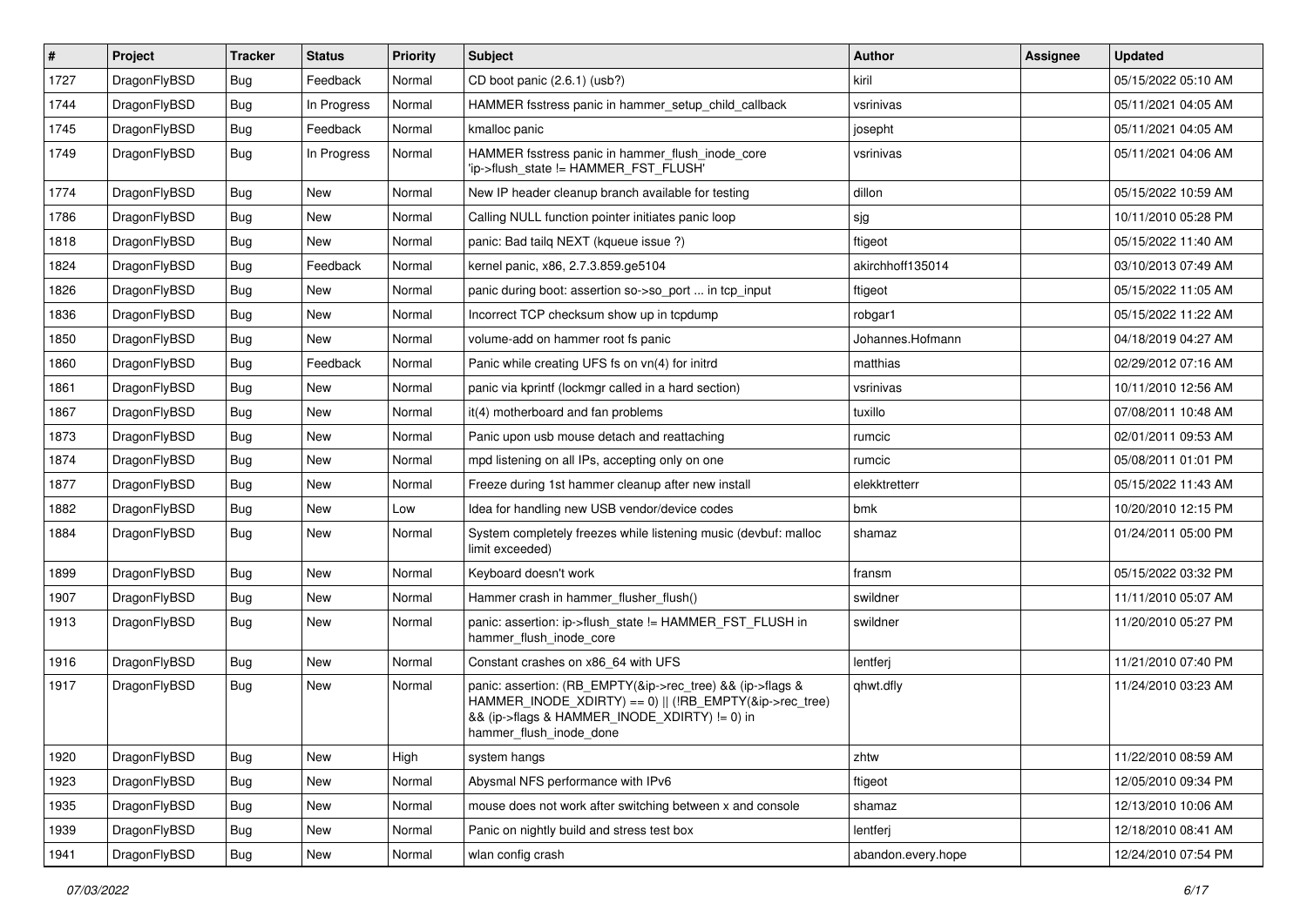| $\vert$ # | Project      | <b>Tracker</b> | <b>Status</b> | <b>Priority</b> | <b>Subject</b>                                                                             | <b>Author</b>     | Assignee | Updated             |
|-----------|--------------|----------------|---------------|-----------------|--------------------------------------------------------------------------------------------|-------------------|----------|---------------------|
| 1942      | DragonFlyBSD | Bug            | New           | Normal          | locking against myself in getcacheblk()?                                                   | qhwt.dfly         |          | 05/31/2022 02:15 PM |
| 1943      | DragonFlyBSD | Bug            | New           | Normal          | hammer assertion panic                                                                     | peter             |          | 12/27/2010 12:45 AM |
| 1944      | DragonFlyBSD | <b>Bug</b>     | <b>New</b>    | Normal          | panic: backing object 0xdea7b258 was somehow re-referenced<br>during collapse!             | sepherosa         |          | 12/27/2010 02:06 AM |
| 1947      | DragonFlyBSD | <b>Bug</b>     | <b>New</b>    | Low             | GA-880GM-UD2H (rev. 1.3) AHCI fails to detect disks at the end of<br>the RAID controller   | eocallaghan       |          | 11/27/2021 08:46 AM |
| 1949      | DragonFlyBSD | Bug            | <b>New</b>    | Normal          | iwn panic                                                                                  | pavalos           |          | 01/30/2011 03:21 AM |
| 1951      | DragonFlyBSD | <b>Bug</b>     | New           | Normal          | dma timeouts at phyaddr on a good hdd                                                      | peur.neu          |          | 01/04/2011 07:12 AM |
| 1959      | DragonFlyBSD | <b>Bug</b>     | <b>New</b>    | Normal          | DFBSD v2.9.1.422.gc98f2 - Panic during boot - IPv6 and PF                                  | tuxillo           |          | 01/13/2011 03:37 AM |
| 1961      | DragonFlyBSD | <b>Bug</b>     | <b>New</b>    | Normal          | Can't create dump from DDB                                                                 | shamaz            |          | 01/29/2011 09:02 PM |
| 1975      | DragonFlyBSD | Bug            | <b>New</b>    | Normal          | Applications seg fault in select() and poll()                                              | rumcic            |          | 05/31/2022 02:58 PM |
| 1982      | DragonFlyBSD | <b>Bug</b>     | New           | Low             | There is no linuxulator on x86-64                                                          | herrgard          |          | 05/31/2022 02:25 PM |
| 1984      | DragonFlyBSD | <b>Bug</b>     | New           | Normal          | hammer mount fails after crash - HAMMER: FIFO record bad head<br>signature                 | thomas.nikolajsen |          | 03/08/2011 06:57 PM |
| 1990      | DragonFlyBSD | <b>Bug</b>     | New           | Normal          | /mnt too large to mount                                                                    | peur.neu          |          | 02/16/2011 11:24 PM |
| 2004      | DragonFlyBSD | Bug            | New           | Normal          | LWKT WAIT IPIQ panic                                                                       | steve             |          | 03/08/2011 05:46 PM |
| 2008      | DragonFlyBSD | Bug            | New           | Normal          | lwkt setcpu remote: td->td flags 00800621 console flood                                    | pavalos           |          | 03/06/2011 09:37 PM |
| 2013      | DragonFlyBSD | Bug            | In Progress   | Normal          | oversized DMA request loop                                                                 | josepht           |          | 05/11/2021 04:06 AM |
| 2020      | DragonFlyBSD | Bug            | New           | Low             | Port brcm80211 driver from Linux to DragonFly BSD                                          | studer            |          | 03/05/2011 10:54 PM |
| 2042      | DragonFlyBSD | <b>Bug</b>     | New           | Normal          | kernel panic, when run boot0cfg                                                            | sepherosa         |          | 05/31/2022 03:01 PM |
| 2045      | DragonFlyBSD | <b>Bug</b>     | <b>New</b>    | Normal          | ral(4): Fatal trap 12: page fault while in kernel mode (two panics)                        | herrgard          |          | 11/03/2011 05:34 PM |
| 2048      | DragonFlyBSD | Bug            | <b>New</b>    | Normal          | panic: ffs_sync: rofs mod                                                                  | pavalos           |          | 04/12/2011 05:45 AM |
| 2051      | DragonFlyBSD | Bug            | New           | Normal          | No ipv6 lan route entry created on 2.10                                                    | ftigeot           |          | 04/21/2011 10:37 AM |
| 2052      | DragonFlyBSD | Bug            | New           | Normal          | Kernel panic: CPU APIC ID out of range                                                     | Anonymous         |          | 05/02/2011 11:06 AM |
| 2055      | DragonFlyBSD | Bug            | New           | Normal          | $ssh + IPV6 + bridge \Rightarrow connection freezes$                                       | steve             |          | 04/24/2011 07:13 PM |
| 2061      | DragonFlyBSD | Bug            | New           | Normal          | USB keyboard boot panic                                                                    | sjg               |          | 05/04/2012 12:20 AM |
| 2067      | DragonFlyBSD | <b>Bug</b>     | New           | Normal          | sound/pcm: "play interrupt timeout, channel dead"                                          | matthiasr         |          | 05/11/2021 03:55 AM |
| 2071      | DragonFlyBSD | <b>Bug</b>     | New           | High            | Panic on assertion: (int)(flg->seq - seq) > 0 in hammer_flusher_flush<br>after inode error | vsrinivas         |          | 06/12/2011 07:59 AM |
| 2072      | DragonFlyBSD | Bug            | <b>New</b>    | Normal          | Fatal trap 12: stopped at lwkt_send_ipiq3                                                  | rumcic            |          | 05/17/2011 04:12 AM |
| 2075      | DragonFlyBSD | <b>Bug</b>     | New           | Normal          | pflogd on x86 64                                                                           | fanch             |          | 05/16/2011 04:04 PM |
| 2077      | DragonFlyBSD | <b>Bug</b>     | <b>New</b>    | Normal          | USB devices conflicting                                                                    | srussell          |          | 05/17/2011 05:12 PM |
| 2078      | DragonFlyBSD | <b>Bug</b>     | <b>New</b>    | Normal          | DFBSD i386 v2.11.0.201.g3ed2f - Panic during installworld into a<br>vn0 device             | tuxillo           |          | 05/19/2011 07:50 PM |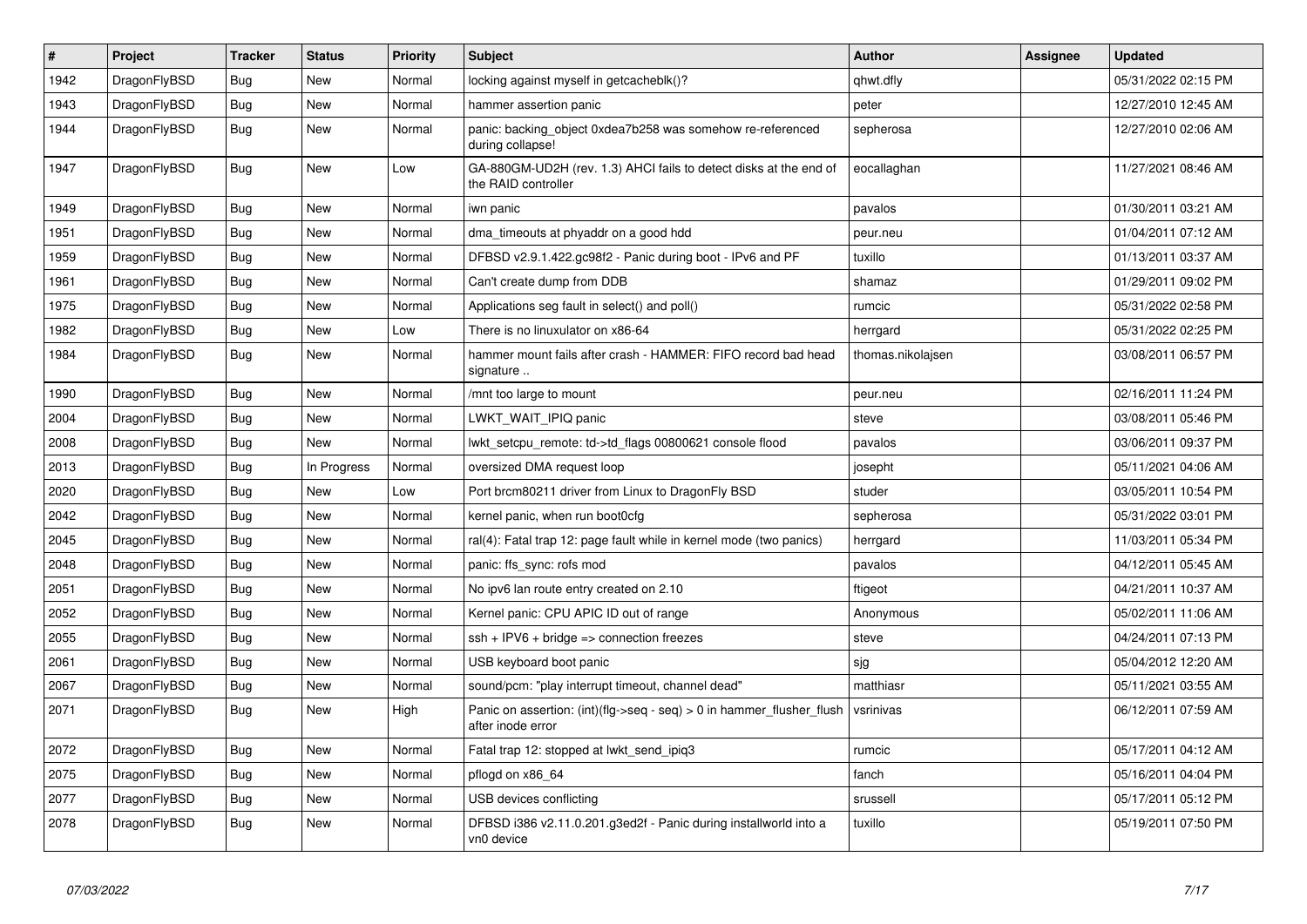| #    | Project      | <b>Tracker</b> | <b>Status</b> | <b>Priority</b> | <b>Subject</b>                                                                  | <b>Author</b> | <b>Assignee</b> | <b>Updated</b>      |
|------|--------------|----------------|---------------|-----------------|---------------------------------------------------------------------------------|---------------|-----------------|---------------------|
| 2080 | DragonFlyBSD | <b>Bug</b>     | New           | Normal          | panic: lockmgr thrd_sleep: called from interrupt, ipi, or hard code<br>section  | rumcic        |                 | 05/30/2011 05:06 PM |
| 2081 | DragonFlyBSD | <b>Bug</b>     | Feedback      | Normal          | Panic on device "detach" / "failure"                                            | vsrinivas     |                 | 02/29/2012 07:11 AM |
| 2082 | DragonFlyBSD | <b>Bug</b>     | <b>New</b>    | Normal          | dfbsd 2.10.1 amd64 - mc port build error with 'bmake bin-install'               | sun-doctor    |                 | 05/25/2011 07:18 PM |
| 2084 | DragonFlyBSD | <b>Bug</b>     | New           | Normal          | DFBSD v2.11.0.242.g4d317 - panic: zone: entry not free                          | tuxillo       |                 | 07/03/2012 01:23 AM |
| 2085 | DragonFlyBSD | Bug            | New           | Normal          | panic: assertion: (m->flags & PG_MAPPED) == 0 in<br>vm_page_free_toq            | vsrinivas     |                 | 06/10/2011 07:48 AM |
| 2090 | DragonFlyBSD | Bug            | Feedback      | Normal          | snd hda does not support headphone automute                                     | justin        |                 | 03/29/2012 08:03 PM |
| 2094 | DragonFlyBSD | <b>Bug</b>     | New           | Normal          | Segfault when gdb printing backtrace from core dump                             | greenrd       |                 | 06/25/2011 04:14 PM |
| 2095 | DragonFlyBSD | Bug            | New           | Low             | Running installer post-install: Unsupported DFUI transport "                    | greenrd       |                 | 06/26/2011 09:20 AM |
| 2098 | DragonFlyBSD | Submit         | New           | Normal          | [PATCH] correct ath man page example<br>(/usr/src/share/man/man4/ath.4)         | nobody        |                 | 11/15/2011 12:27 AM |
| 2099 | DragonFlyBSD | Bug            | <b>New</b>    | Normal          | page fault panic in vm system                                                   | pavalos       |                 | 07/10/2011 08:51 AM |
| 2104 | DragonFlyBSD | Bug            | <b>New</b>    | Normal          | network configuration seg. fault on install CD                                  | navratil      |                 | 07/26/2011 07:55 AM |
| 2107 | DragonFlyBSD | Bug            | New           | Normal          | 2.10.1 sata dvd drive issue                                                     | ausppc        |                 | 07/31/2011 08:41 PM |
| 2115 | DragonFlyBSD | Bug            | <b>New</b>    | Normal          | [msk] system freeze after receive some paquet                                   | bsdsx         |                 | 08/22/2011 10:22 AM |
| 2117 | DragonFlyBSD | Bug            | New           | High            | ACPI and/or bce(4) problem with 2.11.0.673.g0d557 on HP DL380<br>G <sub>6</sub> | pauska        |                 | 08/22/2011 10:15 AM |
| 2122 | DragonFlyBSD | Submit         | <b>New</b>    | Normal          | [Review] Fixes to the VFS layer                                                 | ftigeot       |                 | 05/31/2022 03:25 PM |
| 2123 | DragonFlyBSD | Bug            | New           | Normal          | hammer is losing files                                                          | schmir        |                 | 08/30/2011 07:56 PM |
| 2124 | DragonFlyBSD | Bug            | New           | Normal          | getty repeating too quickly on port /dev/ttyv0                                  | sgeorge.ml    |                 | 09/01/2011 04:28 AM |
| 2125 | DragonFlyBSD | Bug            | <b>New</b>    | Normal          | Weird garbage in dmesg                                                          | herrgard      |                 | 08/30/2011 08:04 PM |
| 2129 | DragonFlyBSD | Bug            | New           | Normal          | DFBSD v2.11.0.661.gf9438 i386 - panic: lockmgr thrd_sleep                       | tuxillo       |                 | 09/05/2011 09:49 AM |
| 2136 | DragonFlyBSD | <b>Bug</b>     | <b>New</b>    | Normal          | socketpair() doesn't free file descriptors on copyout failure                   | vsrinivas     |                 | 04/05/2013 09:13 AM |
| 2138 | DragonFlyBSD | Bug            | New           | Normal          | > 100% CPU usage                                                                | robin.carey1  |                 | 09/26/2011 12:20 PM |
| 2140 | DragonFlyBSD | <b>Bug</b>     | New           | High            | hammer_io_delallocate panic with 'duplicate entry' message                      | ttw           |                 | 10/07/2011 12:22 PM |
| 2141 | DragonFlyBSD | <b>Bug</b>     | <b>New</b>    | Urgent          | loader and/or documentation broken                                              | sjg           |                 | 01/20/2012 10:51 AM |
| 2153 | DragonFlyBSD | <b>Bug</b>     | New           | Normal          | Too many unuseful warnings at boot                                              | juanfra684    |                 | 10/18/2011 10:16 PM |
| 2154 | DragonFlyBSD | <b>Bug</b>     | New           | Normal          | vkernel copyout() doesn't return EFAULT on error                                | vsrinivas     |                 | 10/20/2011 03:53 AM |
| 2158 | DragonFlyBSD | <b>Bug</b>     | New           | Normal          | iwn panics with assertion on boot.                                              | eocallaghan   |                 | 10/24/2011 04:13 PM |
| 2161 | DragonFlyBSD | <b>Bug</b>     | <b>New</b>    | Normal          | Outdated xorg.conf file gets installed into etc and screws up mouse             | eocallaghan   |                 | 10/27/2011 01:51 PM |
| 2164 | DragonFlyBSD | <b>Bug</b>     | New           | Normal          | panic on reboot from usb.                                                       | eocallaghan   |                 | 10/27/2011 09:29 AM |
| 2166 | DragonFlyBSD | <b>Bug</b>     | New           | Normal          | DFBSD v2.13.0.109.g05b9d - Strange lockups                                      | tuxillo       |                 | 10/29/2011 11:20 AM |
| 2167 | DragonFlyBSD | <b>Bug</b>     | New           | Normal          | shutdown/reboot fails after uptime msg                                          | marino        |                 | 11/28/2011 03:01 AM |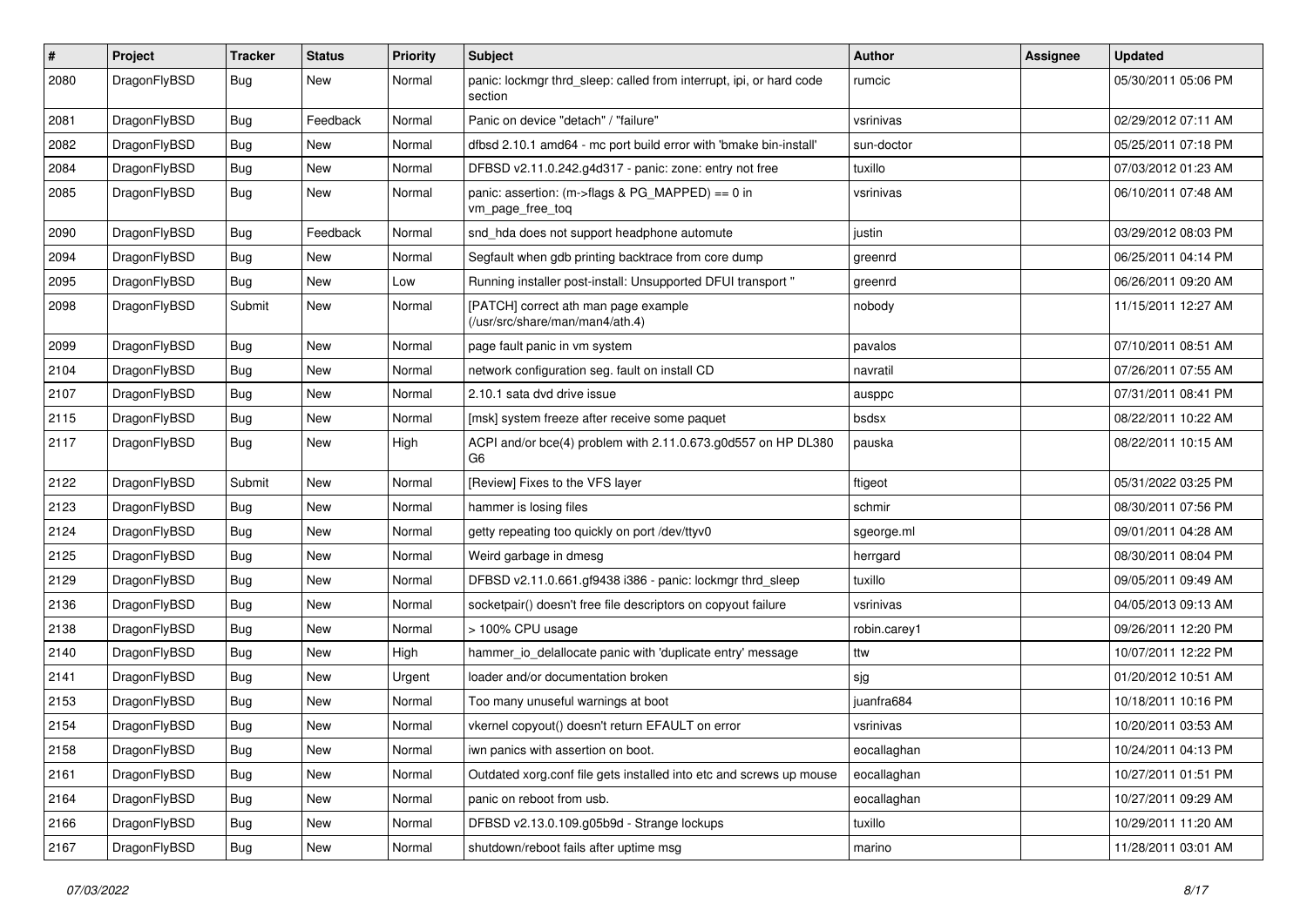| #    | Project      | <b>Tracker</b> | <b>Status</b> | <b>Priority</b> | <b>Subject</b>                                                                                             | Author            | Assignee | <b>Updated</b>      |
|------|--------------|----------------|---------------|-----------------|------------------------------------------------------------------------------------------------------------|-------------------|----------|---------------------|
| 2171 | DragonFlyBSD | Bug            | New           | Normal          | DFBSD v2.13.0.151.gdc8442 - panic: assertion "(*ptep &<br>$(PG_MANAGED PG_V)$ == PG_V"                     | tuxillo           |          | 11/04/2011 05:06 PM |
| 2182 | DragonFlyBSD | <b>Bug</b>     | <b>New</b>    | Normal          | if msk PHY FIFO underrun/overflow                                                                          | nonsolosoft       |          | 09/03/2012 06:39 AM |
| 2199 | DragonFlyBSD | Bug            | <b>New</b>    | Normal          | screen segfaults if utmpx isn't present                                                                    | pavalos           |          | 11/15/2011 10:52 PM |
| 2210 | DragonFlyBSD | <b>Bug</b>     | <b>New</b>    | Normal          | Bugtracker cannot assign default project for new users                                                     | ahuete.devel      |          | 11/17/2011 11:30 AM |
| 2224 | DragonFlyBSD | <b>Bug</b>     | New           | Normal          | v2.13.0.291.gaa7ec - Panic on fq while installing world                                                    | tuxillo           |          | 11/18/2011 01:40 AM |
| 2245 | DragonFlyBSD | Bug            | New           | Normal          | panic: assertion "ref < &td->td_toks_end" failed in lwkt_gettoken at<br>/usr/src/sys/kern/lwkt_token.c:588 | juanfra684        |          | 11/22/2011 07:41 PM |
| 2248 | DragonFlyBSD | Bug            | <b>New</b>    | Normal          | sysctl panic                                                                                               | pavalos           |          | 11/23/2011 06:23 PM |
| 2250 | DragonFlyBSD | <b>Bug</b>     | <b>New</b>    | Normal          | Kernel panic                                                                                               | adamk             |          | 11/23/2018 01:10 AM |
| 2254 | DragonFlyBSD | <b>Bug</b>     | <b>New</b>    | Normal          | panic: assertion "ref < &td->td_toks_end" failed in lwkt_gettoken at<br>/usr/src/sys/kern/lwkt_token.c:588 | eocallaghan       |          | 12/05/2011 10:21 PM |
| 2282 | DragonFlyBSD | <b>Bug</b>     | In Progress   | Normal          | gdb segfaults with certain corefiles                                                                       | tuxillo           |          | 01/18/2012 04:40 PM |
| 2283 | DragonFlyBSD | Bug            | New           | Normal          | DFBSD DragonFly v2.13.0.957.g4f459 - pmap_release: page<br>should already be gone 0xc27120bc               | tuxillo           |          | 01/23/2012 03:03 AM |
| 2287 | DragonFlyBSD | <b>Bug</b>     | New           | Normal          | HAMMER(ROOT) Illegal UNDO TAIL signature at<br>300000001967c000                                            | y0n3t4n1          |          | 11/07/2018 01:22 AM |
| 2288 | DragonFlyBSD | <b>Bug</b>     | Feedback      | Normal          | Random IO performance loss introduced since January 1st                                                    | lentferj          |          | 01/23/2013 04:21 PM |
| 2292 | DragonFlyBSD | <b>Bug</b>     | <b>New</b>    | Normal          | re interface with jumbo frames (mtu larger than 1500) hangs after<br>some traffic                          | Anonymous         |          | 01/31/2012 12:11 AM |
| 2296 | DragonFlyBSD | <b>Bug</b>     | In Progress   | High            | panic: assertion "m->wire count > 0" failed                                                                | thomas.nikolajsen |          | 08/30/2012 06:09 AM |
| 2297 | DragonFlyBSD | <b>Bug</b>     | New           | Normal          | strange NFS (client) error messages / problems                                                             | Anonymous         |          | 02/19/2012 02:59 PM |
| 2306 | DragonFlyBSD | Bug            | <b>New</b>    | Normal          | a crash starts the kernel debugger in text mode, but just reboots in X                                     | phma              |          | 02/11/2012 08:02 PM |
| 2308 | DragonFlyBSD | <b>Bug</b>     | New           | Normal          | System freeze when unloading snd_hda                                                                       | jaydg             |          | 02/19/2012 07:15 AM |
| 2311 | DragonFlyBSD | Bug            | <b>New</b>    | Normal          | Xorg crash having something to do with drm                                                                 | phma              |          | 02/22/2012 09:59 AM |
| 2316 | DragonFlyBSD | <b>Bug</b>     | New           | Normal          | Ungraceful invalid password handling for adding a new user in the<br>installer                             | rune              |          | 04/27/2012 11:23 PM |
| 2319 | DragonFlyBSD | Bug            | <b>New</b>    | Normal          | crypt/passwd forward compat                                                                                | c.turner1         |          | 02/28/2012 12:39 PM |
| 2324 | DragonFlyBSD | Bug            | <b>New</b>    | Normal          | natacotrol support > 2TB not working even after the ftigeot patch                                          | zenny             |          | 03/03/2012 01:00 AM |
| 2329 | DragonFlyBSD | <b>Bug</b>     | New           | Normal          | ibm x3550 & acpi                                                                                           | ano               |          | 06/03/2014 11:37 AM |
| 2331 | DragonFlyBSD | <b>Bug</b>     | New           | Normal          | reading mouse mode from unopen file descriptor hangs mouse<br>driver                                       | phma              |          | 03/14/2012 09:43 AM |
| 2345 | DragonFlyBSD | <b>Bug</b>     | In Progress   | Normal          | DFBSD v3.1.0.457.gd679f - NFS panic on diskless station                                                    | tuxillo           |          | 04/07/2012 05:22 PM |
| 2347 | DragonFlyBSD | Bug            | Feedback      | High            | Hammer PFSes destroy does not give back full space allocated to<br><b>PFS</b>                              | sgeorge           |          | 07/19/2012 01:11 AM |
| 2351 | DragonFlyBSD | Bug            | In Progress   | Normal          | DFBSD v3.1.0.579.g44ccf - Stuck during startup, random freezes                                             | tuxillo           |          | 04/24/2012 08:21 AM |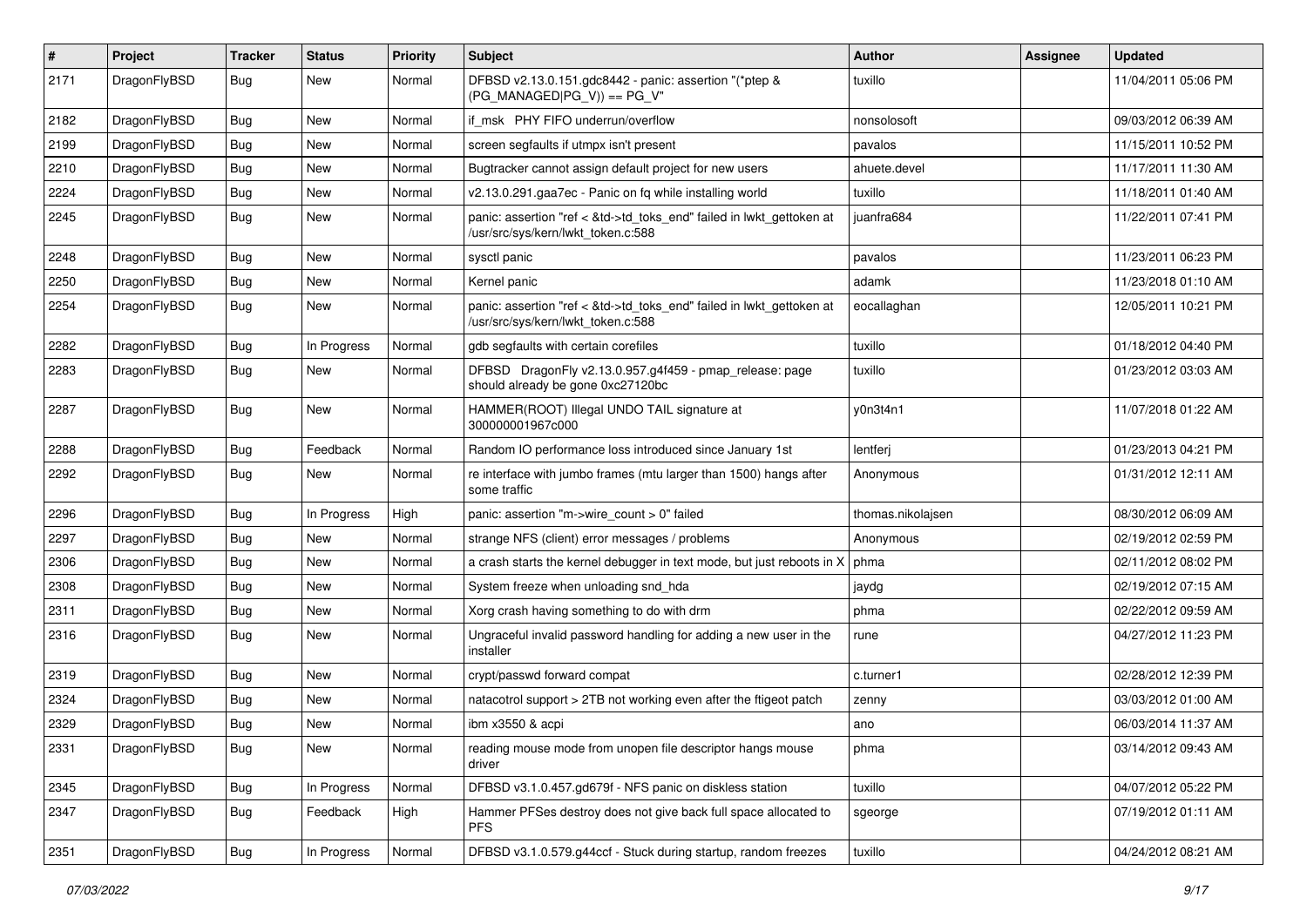| $\pmb{\#}$ | Project      | <b>Tracker</b> | <b>Status</b> | <b>Priority</b> | Subject                                                                                                                      | Author            | Assignee | <b>Updated</b>      |
|------------|--------------|----------------|---------------|-----------------|------------------------------------------------------------------------------------------------------------------------------|-------------------|----------|---------------------|
| 2360       | DragonFlyBSD | Bug            | In Progress   | Normal          | Wishlist: virtio driver import                                                                                               | vsrinivas         |          | 06/04/2022 04:16 AM |
| 2369       | DragonFlyBSD | Bug            | New           | Normal          | panic: Bad link elm 0xffffffe07edf6068 next->prev != elm                                                                     | jaydg             |          | 08/15/2012 03:04 AM |
| 2371       | DragonFlyBSD | <b>Bug</b>     | New           | Normal          | Timezone problem with America/Sao_Paulo                                                                                      | raitech           |          | 05/17/2012 01:42 PM |
| 2387       | DragonFlyBSD | Bug            | <b>New</b>    | Normal          | hammer ignores -t during dedup                                                                                               | phma              |          | 06/17/2012 12:30 PM |
| 2389       | DragonFlyBSD | <b>Bug</b>     | New           | Normal          | computer crashed while listing processes                                                                                     | phma              |          | 06/18/2012 02:49 PM |
| 2396       | DragonFlyBSD | Bug            | Feedback      | High            | Latest 3.1 development version core dumps while destroying master<br><b>PFS</b>                                              | sgeorge           |          | 01/23/2013 04:10 PM |
| 2403       | DragonFlyBSD | Bug            | New           | Low             | newfs -E doesn't handle /dev/serno device names properly                                                                     | ftigeot           |          | 08/17/2012 05:07 AM |
| 2412       | DragonFlyBSD | Bug            | New           | Normal          | wlan0 fails to get address via dhclient                                                                                      | nonsolosoft       |          | 08/30/2012 05:55 AM |
| 2414       | DragonFlyBSD | Bug            | In Progress   | Normal          | Lenovo S10 acpi freeze (not new)                                                                                             | davshao           |          | 05/11/2021 04:13 AM |
| 2421       | DragonFlyBSD | <b>Bug</b>     | New           | High            | Kernel panic: vm_fault: page 0xc0f70000 not busy!                                                                            | lentferj          |          | 10/03/2012 08:16 AM |
| 2423       | DragonFlyBSD | Bug            | <b>New</b>    | Urgent          | After multiple panics/locks, hitting KKASSERT in<br>hammer init cursor                                                       | rumcic            |          | 09/18/2012 02:28 AM |
| 2430       | DragonFlyBSD | Bug            | <b>New</b>    | Normal          | Alternate Password Hash method                                                                                               | robin.carey1      |          | 10/07/2012 06:28 AM |
| 2434       | DragonFlyBSD | <b>Bug</b>     | New           | Normal          | BTX Halted - Boot fails on USB/GUI                                                                                           | lucmv             |          | 10/17/2012 08:12 PM |
| 2436       | DragonFlyBSD | Bug            | New           | Normal          | panic: assertion "lp->lwp_qcpu == dd->cpuid" failed in<br>dfly_acquire_curproc                                               | thomas.nikolajsen |          | 01/23/2013 11:07 AM |
| 2444       | DragonFlyBSD | Bug            | <b>New</b>    | Normal          | Crash during Hammer overnight cleanup                                                                                        | justin            |          | 11/04/2012 07:58 AM |
| 2453       | DragonFlyBSD | <b>Bug</b>     | New           | Normal          | panic: assertion "gd->gd spinlocks == $0$ " failed                                                                           | Johannes.Hofmann  |          | 11/12/2012 12:54 PM |
| 2459       | DragonFlyBSD | Bug            | Feedback      | Normal          | apic problems with HP Probook 4510s                                                                                          | thowe             |          | 11/27/2021 08:22 AM |
| 2473       | DragonFlyBSD | Bug            | New           | Normal          | Kernel crash when trying to up the wpi0 device (Dfly<br>v3.3.0.758.g47388-DEVELOPMENT)                                       | tomaz             |          | 02/24/2014 08:50 AM |
| 2489       | DragonFlyBSD | <b>Bug</b>     | <b>New</b>    | Normal          | nmalloc doesn't cache VA for allocations > 8KB                                                                               | vsrinivas         |          | 06/10/2014 05:51 AM |
| 2490       | DragonFlyBSD | <b>Bug</b>     | New           | Normal          | nmalloc should color addresses to avoid cache bank conflictsw                                                                | vsrinivas         |          | 06/10/2014 05:51 AM |
| 2493       | DragonFlyBSD | Bug            | <b>New</b>    | Normal          | vidcontrol: invalid video mode name                                                                                          | Svarov            |          | 01/24/2013 09:55 AM |
| 2495       | DragonFlyBSD | Bug            | New           | High            | DFBSD v3.3.0.960.g553fe7 - ocnt != 0" failed in<br>prop_object_release                                                       | tuxillo           |          | 05/31/2022 04:08 PM |
| 2498       | DragonFlyBSD | Bug            | New           | Normal          | DFBSD v3.2.2-RELEASE - LIST_FIRST(&bp->b_dep) == NULL"<br>failed in vfs_vmio_release                                         | tuxillo           |          | 05/31/2022 04:09 PM |
| 2499       | DragonFlyBSD | Bug            | In Progress   | Urgent          | DRAGONFLY 3 2 lockd not responding correctly                                                                                 | Nerzhul           |          | 01/22/2013 12:47 PM |
| 2509       | DragonFlyBSD | <b>Bug</b>     | New           | Normal          | Redefinition of DIRBLKSIZ in restore(8)                                                                                      | swildner          |          | 06/04/2022 04:40 AM |
| 2520       | DragonFlyBSD | <b>Bug</b>     | New           | Normal          | panic: assertion "IS_SERIALIZED((ifp->if_serializer))" failed in<br>if_default_serialize_assert at /usr/src/sys/net/if.c:437 | ano               |          | 03/09/2013 12:14 AM |
| 2526       | DragonFlyBSD | <b>Bug</b>     | New           | Normal          | hammer cleanup doesn't run on first day of DST                                                                               | pavalos           |          | 10/18/2016 05:28 PM |
| 2529       | DragonFlyBSD | <b>Bug</b>     | New           | Low             | Sundance network adapter is not detected and attached                                                                        | kworr             |          | 03/25/2013 02:29 AM |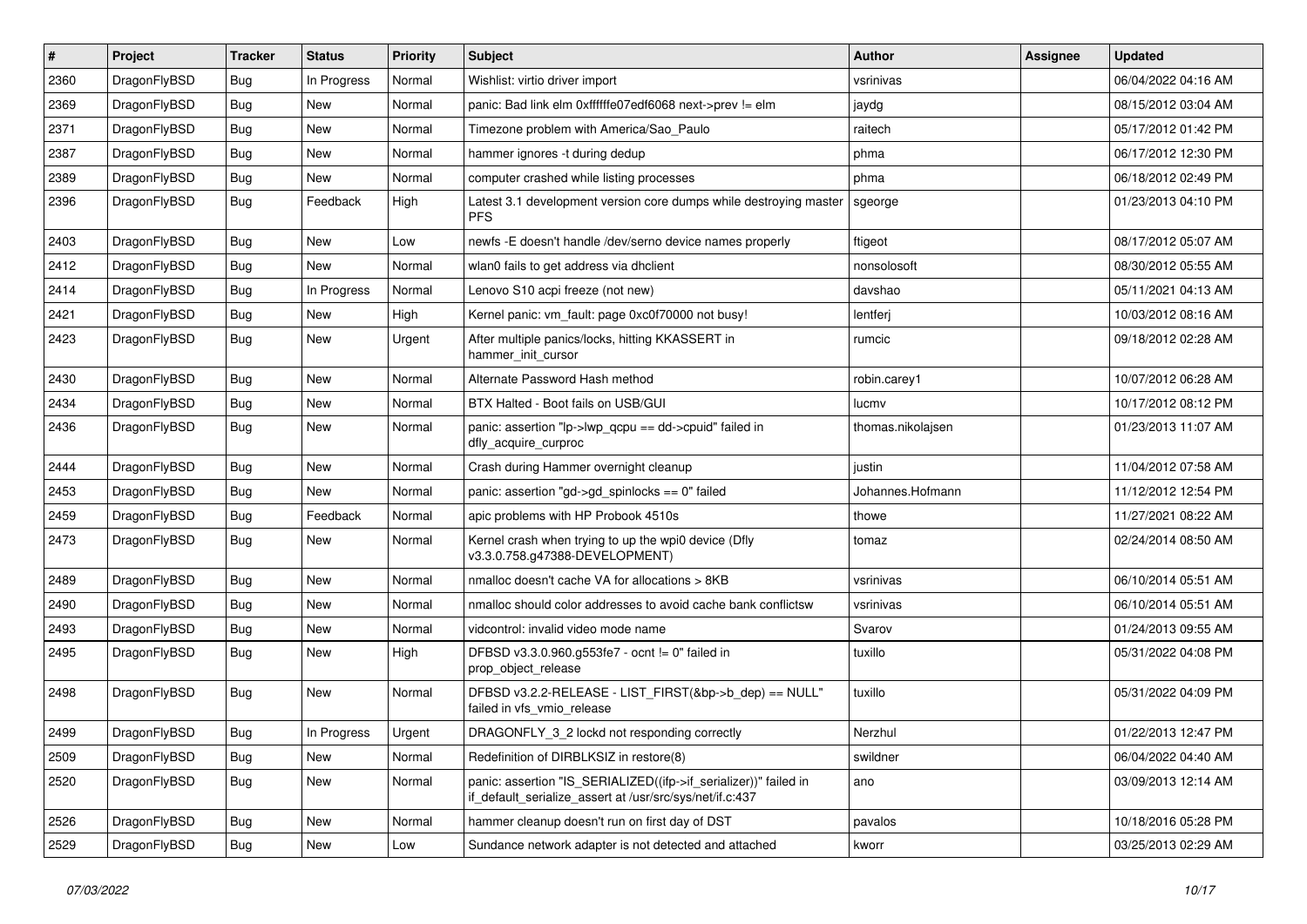| $\sharp$ | Project      | <b>Tracker</b> | <b>Status</b> | <b>Priority</b> | Subject                                                                                                        | <b>Author</b>     | Assignee | <b>Updated</b>      |
|----------|--------------|----------------|---------------|-----------------|----------------------------------------------------------------------------------------------------------------|-------------------|----------|---------------------|
| 2531     | DragonFlyBSD | <b>Bug</b>     | New           | Normal          | camcontrol fails to disable APM                                                                                | m.lombardi85      |          | 03/23/2013 12:28 PM |
| 2535     | DragonFlyBSD | <b>Bug</b>     | New           | Normal          | Imap processes apparentlt blocked on disk I/O                                                                  | ftigeot           |          | 04/02/2013 09:31 AM |
| 2544     | DragonFlyBSD | <b>Bug</b>     | <b>New</b>    | Normal          | live DVD system boot (menu option 1) caused db> prompt on<br>PE1950                                            | estrabd           |          | 05/11/2021 03:54 AM |
| 2547     | DragonFlyBSD | <b>Bug</b>     | <b>New</b>    | High            | crashed while doing a dry run of pkg_rolling-replace                                                           | phma              |          | 04/18/2013 10:40 PM |
| 2552     | DragonFlyBSD | <b>Bug</b>     | New           | Low             | hammer recovery should indicate progress                                                                       | phma              |          | 05/03/2013 12:13 AM |
| 2556     | DragonFlyBSD | Bug            | Feedback      | Normal          | DragonFly v3.5.0.81.gd3479 - Process signal weirdness                                                          | tuxillo           |          | 12/17/2013 03:48 PM |
| 2557     | DragonFlyBSD | Bug            | <b>New</b>    | Normal          | stock 3.4.1 kernel halts during booting if dm and dm_target_crypt<br>are loaded and RAID controller is present | phma              |          | 05/12/2013 10:38 PM |
| 2565     | DragonFlyBSD | Bug            | New           | Normal          | "ifconfig ix0 up" panic                                                                                        | Itpig402a         |          | 06/03/2013 05:46 AM |
| 2568     | DragonFlyBSD | <b>Bug</b>     | <b>New</b>    | Normal          | AHCI panic                                                                                                     | josepht           |          | 06/07/2013 05:52 PM |
| 2569     | DragonFlyBSD | <b>Bug</b>     | <b>New</b>    | Normal          | ctime NFS                                                                                                      | ferney            |          | 08/11/2013 04:35 AM |
| 2586     | DragonFlyBSD | Bug            | <b>New</b>    | Normal          | pf: "modulate" state seems problematic                                                                         | srussell          |          | 09/25/2013 07:36 PM |
| 2587     | DragonFlyBSD | <b>Bug</b>     | New           | Normal          | SATA DVD writer not detected by DragonFly                                                                      | srussell          |          | 09/04/2020 08:55 AM |
| 2595     | DragonFlyBSD | Bug            | New           | Normal          | DragonFly 3.4.3 crashes on SUN Blade X6250 with Qlogic ISP 2432<br>FC card                                     | Turvamies         |          | 10/07/2013 11:53 AM |
| 2598     | DragonFlyBSD | Bug            | <b>New</b>    | Normal          | i386 via USB Booting                                                                                           | mbzadegan         |          | 10/21/2013 02:28 AM |
| 2604     | DragonFlyBSD | Bug            | <b>New</b>    | Normal          | dell laptop does not boot with LATEST                                                                          | isenmann          |          | 11/20/2013 02:07 AM |
| 2609     | DragonFlyBSD | Bug            | <b>New</b>    | Normal          | master: panic: assertion<br>"LWKT_TOKEN_HELD_ANY(vm_object_token(object))" failed in<br>swp_pager_lookup       | thomas.nikolajsen |          | 11/28/2013 11:36 AM |
| 2611     | DragonFlyBSD | Bug            | New           | Normal          | Change in IP address results in network not working                                                            | phma              |          | 12/05/2013 07:55 PM |
| 2617     | DragonFlyBSD | Bug            | Feedback      | Normal          | Possible issue with wireless mouse on 3.6 release                                                              | FilippoMo         |          | 01/14/2015 03:42 PM |
| 2618     | DragonFlyBSD | <b>Bug</b>     | New           | Normal          | mouse problem on RELEASE-3 6 0                                                                                 | FilippoMo         |          | 12/20/2013 03:26 AM |
| 2619     | DragonFlyBSD | Bug            | <b>New</b>    | Normal          | DragonFly 3.6 can't be installed on a 6TB volume                                                               | ftigeot           |          | 02/23/2014 11:55 PM |
| 2620     | DragonFlyBSD | Bug            | <b>New</b>    | Normal          | moused problem                                                                                                 | FilippoMo         |          | 12/20/2013 10:32 AM |
| 2621     | DragonFlyBSD | <b>Bug</b>     | New           | Normal          | core dump using cdrom                                                                                          | nonsolosoft       |          | 12/27/2013 12:43 AM |
| 2622     | DragonFlyBSD | <b>Bug</b>     | <b>New</b>    | Normal          | VAIO FIT15E fn keys support                                                                                    | nonsolosoft       |          | 12/31/2013 01:31 AM |
| 2626     | DragonFlyBSD | Bug            | New           | Normal          | iwn driver drops with error: "firmware error 'iwn_intr: fatal firmware<br>error""                              | rodyaj            |          | 01/09/2014 05:50 AM |
| 2629     | DragonFlyBSD | <b>Bug</b>     | New           | Normal          | Replace gcc44 with llvm34, clang34, and libc++                                                                 | tuxillo           |          | 06/02/2014 02:30 PM |
| 2630     | DragonFlyBSD | <b>Bug</b>     | New           | Normal          | Bring in latest iconv fixes from FreeBSD10 as well as csmapper<br>updates                                      | tuxillo           |          | 05/11/2021 03:54 AM |
| 2631     | DragonFlyBSD | Bug            | In Progress   | Low             | Verify library versioning current with full package build and switch it<br>on (after publishing packages)      | tuxillo           |          | 05/11/2021 04:06 AM |
| 2636     | DragonFlyBSD | Bug            | Feedback      | Low             | Add -x flag to iostat (a la solaris)                                                                           | tuxillo           |          | 05/11/2021 04:07 AM |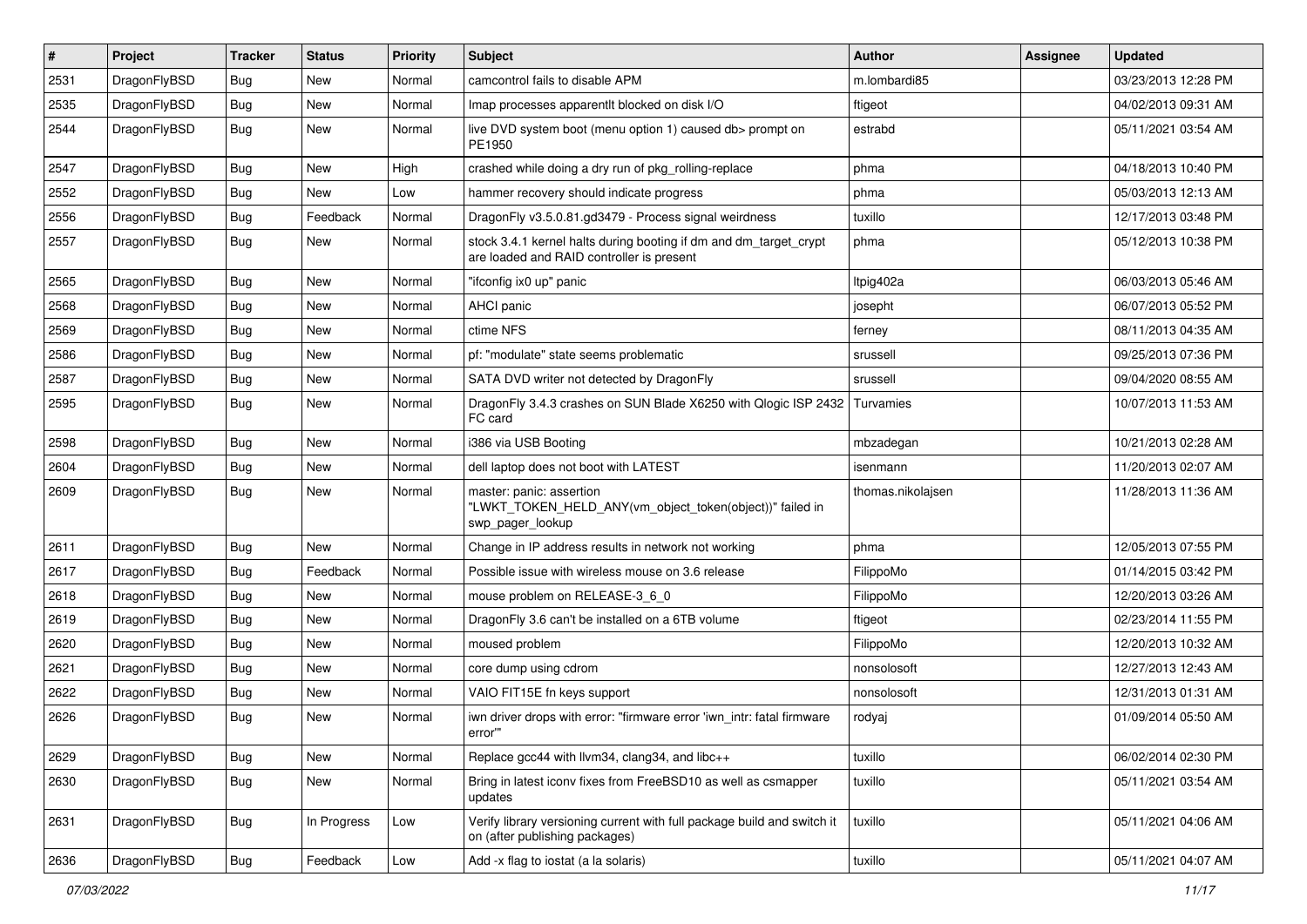| #    | Project      | <b>Tracker</b> | <b>Status</b> | <b>Priority</b> | Subject                                                                                          | Author           | Assignee | <b>Updated</b>      |
|------|--------------|----------------|---------------|-----------------|--------------------------------------------------------------------------------------------------|------------------|----------|---------------------|
| 2638 | DragonFlyBSD | Bug            | Feedback      | High            | Fix machdep.pmap_mmu_optimize                                                                    | tuxillo          |          | 05/11/2021 04:07 AM |
| 2641 | DragonFlyBSD | Bug            | New           | Normal          | Panic when loading natapci as module                                                             | tuxillo          |          | 05/11/2021 03:54 AM |
| 2644 | DragonFlyBSD | <b>Bug</b>     | Feedback      | Normal          | 3.6.0-REL trap 9 on boot                                                                         | memmerto         |          | 11/27/2021 08:08 AM |
| 2645 | DragonFlyBSD | Bug            | <b>New</b>    | Normal          | panic with dsched fq and ioprio                                                                  | jyoung15         |          | 02/20/2014 07:29 AM |
| 2647 | DragonFlyBSD | <b>Bug</b>     | <b>New</b>    | Normal          | HAMMER panic on 3.6.0                                                                            | tuxillo          |          | 05/11/2021 03:54 AM |
| 2652 | DragonFlyBSD | Bug            | New           | Normal          | 189a0ff3761b47  ix: Implement MSI-X support locks up Lenovo<br>S10 Intel Atom n270               | davshao          |          | 05/14/2014 01:55 AM |
| 2657 | DragonFlyBSD | Bug            | <b>New</b>    | High            | Needs acl to migrate our servers                                                                 | ferney           |          | 03/31/2014 11:37 AM |
| 2674 | DragonFlyBSD | Bug            | <b>New</b>    | Normal          | <b>GPT Support</b>                                                                               | ftigeot          |          | 12/28/2015 02:54 PM |
| 2675 | DragonFlyBSD | Bug            | <b>New</b>    | Low             | Ultimate N WiFi Link 5300 get iwn intr: fatal firmware error on 5GHz                             | revuwa           |          | 05/11/2021 04:07 AM |
| 2680 | DragonFlyBSD | <b>Bug</b>     | New           | Low             | boot0cfg update makes box unbootable                                                             | herrgard         |          | 06/10/2014 06:02 AM |
| 2687 | DragonFlyBSD | Bug            | <b>New</b>    | Normal          | natacontrol software RAID in installer                                                           | csmelosky        |          | 06/22/2014 12:03 PM |
| 2688 | DragonFlyBSD | Bug            | New           | Normal          | 67613368bdda7 Fix wrong checks for U4B presence Asrock Z77M<br>difficulty detecting USB keyboard | davshao          |          | 06/28/2014 07:08 PM |
| 2708 | DragonFlyBSD | Bug            | <b>New</b>    | Normal          | unable to send TCP nor UDP on age(4) interface                                                   | dermiste         |          | 05/11/2021 03:54 AM |
| 2712 | DragonFlyBSD | <b>Bug</b>     | New           | Normal          | connect(2) returns EINVAL when retrying after ECONNREFUSED                                       | jorisgio         |          | 08/14/2014 05:31 PM |
| 2731 | DragonFlyBSD | Bug            | In Progress   | Normal          | Screen full of random colors when starting Xorg with Intel Haswell<br>HD Graphics P4600          | jkatzmaier       |          | 11/12/2014 04:08 PM |
| 2735 | DragonFlyBSD | Bug            | New           | Urgent          | iwn panics SYSSASSERT                                                                            | cnb              |          | 05/11/2021 03:55 AM |
| 2736 | DragonFlyBSD | Bug            | <b>New</b>    | High            | kernel panics on acpi_timer_probe function                                                       | cnb              |          | 05/11/2021 03:55 AM |
| 2738 | DragonFlyBSD | Bug            | New           | Normal          | Hammer: Strange behavior when trying to recover old version of<br>moved file                     | roland           |          | 11/20/2014 08:02 AM |
| 2788 | DragonFlyBSD | Bug            | <b>New</b>    | Normal          | ioctl GSLICEINFO: Not working for vnode slice                                                    | mneumann         |          | 02/12/2015 07:49 AM |
| 2790 | DragonFlyBSD | Submit         | <b>New</b>    | Low             | filedesc softrefs increment code factoring                                                       | dclink           |          | 02/21/2015 04:00 AM |
| 2797 | DragonFlyBSD | Bug            | In Progress   | Low             | vkernels with & without machdep.pmap_mmu_optimize                                                | yellowrabbit2010 |          | 11/27/2021 08:06 AM |
| 2799 | DragonFlyBSD | Bug            | <b>New</b>    | Normal          | Fatal trap 12 caused by moused(8) -p /dev/cual0                                                  | opvalues         |          | 03/04/2015 11:01 PM |
| 2802 | DragonFlyBSD | <b>Bug</b>     | New           | Normal          | USB Wifi urtwn0 crash from cd boot                                                               | opvalues         |          | 03/10/2015 01:07 AM |
| 2803 | DragonFlyBSD | <b>Bug</b>     | <b>New</b>    | Normal          | HAMMER: Warning: UNDO area too small!                                                            | ftigeot          |          | 03/11/2015 03:42 PM |
| 2806 | DragonFlyBSD | <b>Bug</b>     | New           | Normal          | failed to configure a link-local address on ath $0$ (errno = 22)                                 | Chingyuan        |          | 05/25/2021 01:00 AM |
| 2808 | DragonFlyBSD | <b>Bug</b>     | New           | Normal          | X freeze by switching between X and VT - results in black screen                                 | lukesky333       |          | 05/11/2021 03:55 AM |
| 2809 | DragonFlyBSD | <b>Bug</b>     | New           | Normal          | hammer mirror-stream                                                                             | masu             |          | 04/10/2015 12:33 AM |
| 2812 | DragonFlyBSD | <b>Bug</b>     | New           | Normal          | Panic on Intel DE3815TYKHE                                                                       | tmorp            |          | 05/14/2015 03:14 PM |
| 2816 | DragonFlyBSD | <b>Bug</b>     | New           | Normal          | A multitasking process being debugged can get stuck                                              | phma             |          | 05/19/2015 03:57 AM |
| 2820 | DragonFlyBSD | <b>Bug</b>     | New           | Normal          | TP-Link USB Wi-Fi adapter cannot be reattached to the system                                     | shamaz           |          | 05/22/2015 09:45 PM |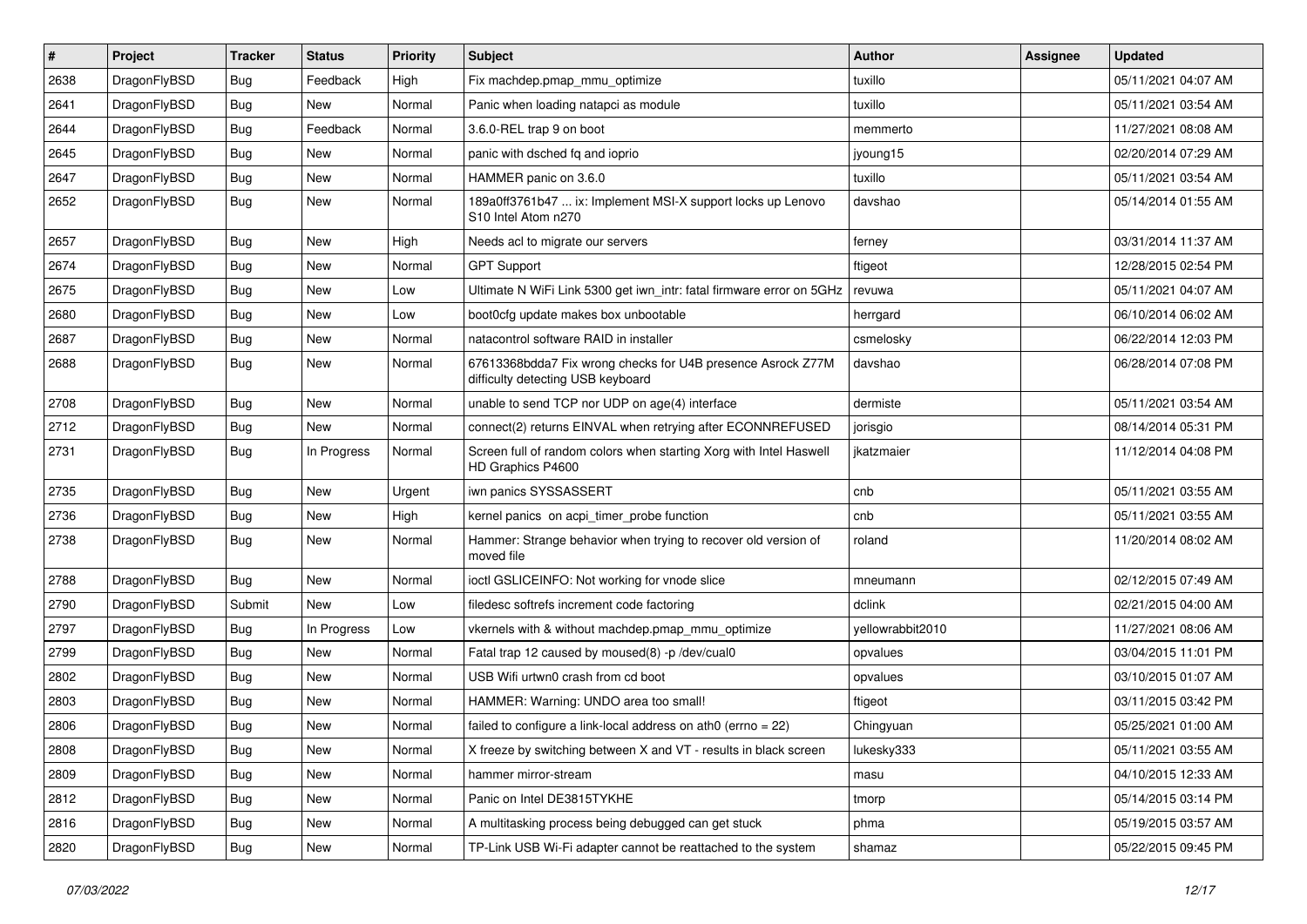| #    | Project      | <b>Tracker</b> | <b>Status</b> | <b>Priority</b> | Subject                                                                                                              | <b>Author</b>    | Assignee | <b>Updated</b>      |
|------|--------------|----------------|---------------|-----------------|----------------------------------------------------------------------------------------------------------------------|------------------|----------|---------------------|
| 2835 | DragonFlyBSD | Bug            | New           | Normal          | /usr/include/c++/5.0/bits/c++locale.h likes<br>POSIX_C_SOURCE>=200809                                                | davshao          |          | 11/18/2015 03:40 AM |
| 2840 | DragonFlyBSD | <b>Bug</b>     | New           | Normal          | wrong voltage is reported                                                                                            | yellowrabbit2010 |          | 09/11/2015 06:09 PM |
| 2852 | DragonFlyBSD | <b>Bug</b>     | <b>New</b>    | Normal          | Hammer File System - hangs on undo during system boot / mount -<br>will not recover on DragonFlyBSD newer than 3.6.0 | abale            |          | 05/11/2021 04:07 AM |
| 2857 | DragonFlyBSD | Bug            | New           | Normal          | hammer stalls via bitcoin-qt                                                                                         | tkusumi          |          | 11/30/2015 06:52 AM |
| 2858 | DragonFlyBSD | <b>Bug</b>     | New           | Low             | Installer "Local or UTC" question should have "No" selected by<br>default.                                           | cgag             |          | 12/02/2015 01:18 PM |
| 2859 | DragonFlyBSD | Bug            | New           | Low             | Installer configuration menu always highlights "Select timezone", no<br>matter which step was last completed.        | cgag             |          | 12/02/2015 01:54 PM |
| 2863 | DragonFlyBSD | <b>Bug</b>     | New           | Normal          | HAMMER synch tid is zero                                                                                             | shamaz           |          | 12/12/2015 11:24 PM |
| 2874 | DragonFlyBSD | <b>Bug</b>     | New           | Normal          | make world DESTDIR=/emptydir fails                                                                                   | pascii           |          | 12/25/2015 07:04 AM |
| 2877 | DragonFlyBSD | Bug            | New           | Low             | sed fails when working with UTF-8 locale and non-UTF symbols                                                         | arcade@b1t.name  |          | 12/30/2015 11:20 AM |
| 2878 | DragonFlyBSD | <b>Bug</b>     | New           | Low             | [fix] CCVER problem when using clang and cpu extensions<br>(intrinsics)                                              | arcade@b1t.name  |          | 06/24/2016 04:25 AM |
| 2881 | DragonFlyBSD | <b>Bug</b>     | New           | Normal          | Pulseaudio hangs/resets system when starting X11                                                                     | mneumann         |          | 01/09/2016 03:08 AM |
| 2882 | DragonFlyBSD | <b>Bug</b>     | <b>New</b>    | Low             | bridge sends packets from individual interfaces                                                                      | arcade@b1t.name  |          | 01/09/2016 12:43 PM |
| 2886 | DragonFlyBSD | Bug            | New           | Normal          | dragonfly mail agent: sending a testmail causes high system load                                                     | worf             |          | 02/05/2016 05:53 AM |
| 2887 | DragonFlyBSD | <b>Bug</b>     | <b>New</b>    | Low             | Missing extattr_namespace_to_string and<br>extattr_string_to_namespace functions                                     | rubenk           |          | 02/06/2016 05:09 AM |
| 2890 | DragonFlyBSD | Bug            | <b>New</b>    | Normal          | not able to boot usb installer on Toshiba Chromebook 2                                                               | johnnywhishbone  |          | 02/22/2016 03:42 AM |
| 2891 | DragonFlyBSD | <b>Bug</b>     | New           | Normal          | Kernel panic in IEEE802.11 related code                                                                              | shamaz           |          | 05/29/2016 05:49 PM |
| 2892 | DragonFlyBSD | <b>Bug</b>     | New           | Normal          | swap_pager:indefinite wait bufferf error                                                                             | <b>Ihmwzy</b>    |          | 02/21/2016 10:32 PM |
| 2898 | DragonFlyBSD | <b>Bug</b>     | <b>New</b>    | Normal          | <b>HAMMER</b> panic                                                                                                  | pavalos          |          | 11/03/2018 07:05 AM |
| 2915 | DragonFlyBSD | <b>Bug</b>     | New           | High            | Hammer mirror-copy problem                                                                                           | t dfbsd          |          | 08/25/2016 05:28 AM |
| 2917 | DragonFlyBSD | Bug            | New           | Normal          | da8: reading primary partition table: error accessing offset<br>000000000000 for 512                                 | liweitianux      |          | 05/11/2021 08:43 PM |
| 2921 | DragonFlyBSD | Submit         | New           | Normal          | Allow moused to accept userland mouse events                                                                         | tautolog         |          | 05/11/2021 04:08 AM |
| 2924 | DragonFlyBSD | Bug            | New           | Normal          | cat -v fails to tag characters in extended table with M- prefix with<br>some locales                                 | sevan            |          | 07/11/2016 07:18 AM |
| 2930 | DragonFlyBSD | <b>Bug</b>     | New           | High            | 'objcache' causes panic during 'nfs_readdir'                                                                         | tofergus         |          | 07/26/2016 01:09 PM |
| 2931 | DragonFlyBSD | Bug            | New           | Low             | 'gdb' of 'vkernel' unable to print backtrace                                                                         | tofergus         |          | 07/26/2016 01:51 PM |
| 2933 | DragonFlyBSD | Submit         | New           | Normal          | Remove unix domain socket support from cat(1)                                                                        | sevan            |          | 08/01/2016 08:10 PM |
| 2936 | DragonFlyBSD | Bug            | New           | Normal          | loader.efi crashes while loading kernel                                                                              | spaceille        |          | 08/20/2016 06:17 AM |
| 2957 | DragonFlyBSD | Bug            | Feedback      | Normal          | swapoff -a followed by swapon -a doesn't give your swap back                                                         | neilb            |          | 10/09/2016 04:17 AM |
| 2958 | DragonFlyBSD | Bug            | Feedback      | Normal          | Hammer FS dies during pruning after massive write load                                                               | neilb            |          | 10/11/2016 04:20 AM |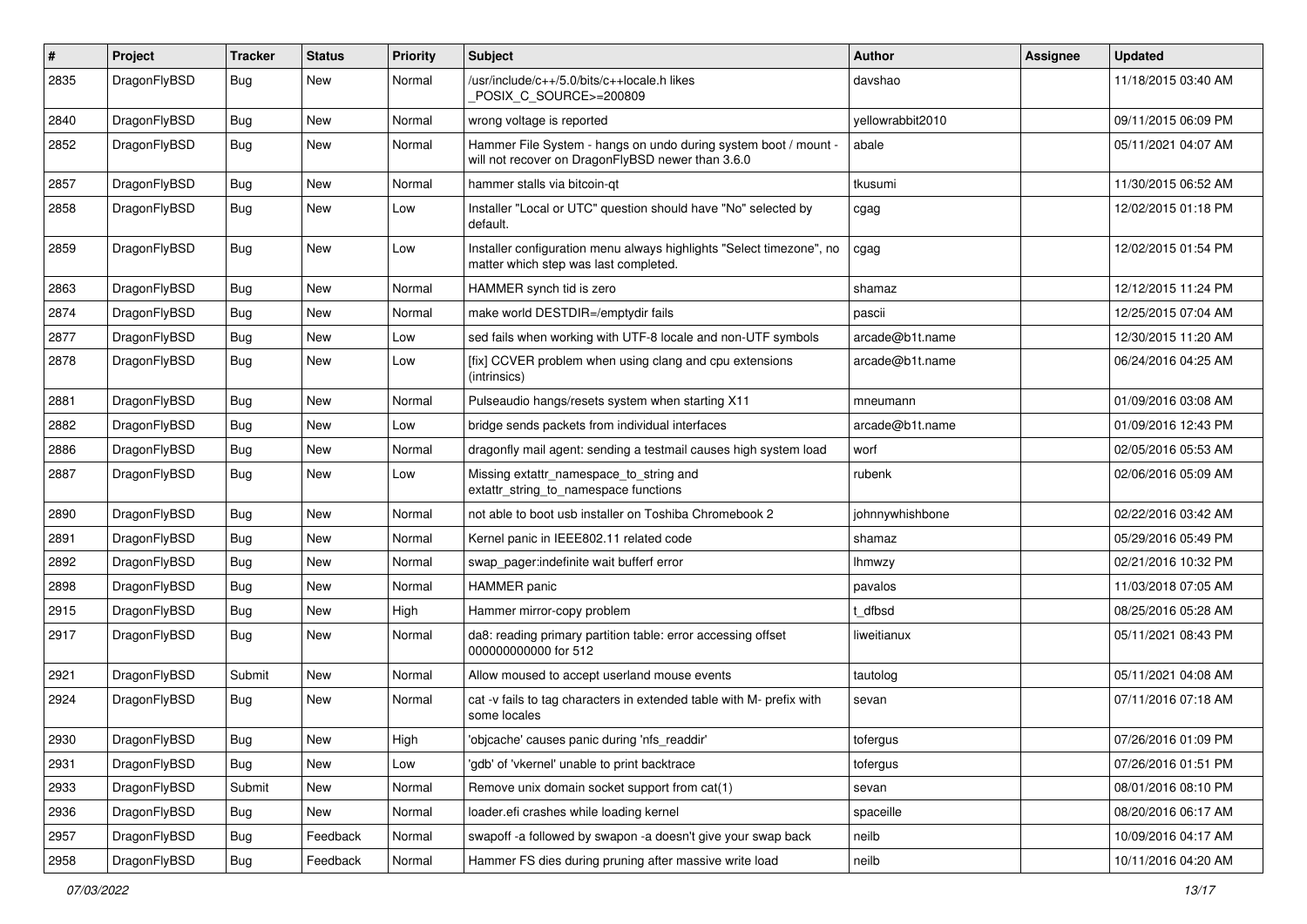| #    | Project      | <b>Tracker</b> | <b>Status</b> | <b>Priority</b> | Subject                                                                                                 | <b>Author</b>          | Assignee | <b>Updated</b>      |
|------|--------------|----------------|---------------|-----------------|---------------------------------------------------------------------------------------------------------|------------------------|----------|---------------------|
| 2970 | DragonFlyBSD | Bug            | <b>New</b>    | Normal          | kernel 4.7: "Is -I" causes panic on UDF filesystem: "bgetvp -<br>overlapping buffer"                    | peeter                 |          | 12/21/2016 02:46 AM |
| 2972 | DragonFlyBSD | <b>Bug</b>     | <b>New</b>    | Normal          | ipfw3 "deny to me" does not work correctly                                                              | mneumann               |          | 12/27/2016 12:11 PM |
| 2994 | DragonFlyBSD | <b>Bug</b>     | New           | Normal          | Intermittent boot hangs after git: hammer - HAMMER Version 7                                            | davshao                |          | 03/30/2017 02:06 PM |
| 3006 | DragonFlyBSD | Bug            | <b>New</b>    | Normal          | boot0cfg: panic in kern_udev.c in function _udev_dict_set_cstr when<br>installing in VirtualBox         | MichiGreat             |          | 04/01/2017 02:22 PM |
| 3011 | DragonFlyBSD | <b>Bug</b>     | In Progress   | Normal          | dragonfly/sys/dev/netif/re/re.c: suspicious code?                                                       | dcb                    |          | 07/29/2017 01:26 AM |
| 3018 | DragonFlyBSD | <b>Bug</b>     | New           | Normal          | sys/bus/u4b/wlan/if_run.c:5464]: (style) Redundant condition                                            | dcb                    |          | 04/11/2017 11:26 AM |
| 3021 | DragonFlyBSD | <b>Bug</b>     | In Progress   | Normal          | sys/dev/drm/i915/i915_gem_stolen.c:115]: (error) Signed integer<br>overflow for expression '65535<<20'  | dcb                    |          | 04/11/2017 12:46 PM |
| 3022 | DragonFlyBSD | <b>Bug</b>     | <b>New</b>    | Normal          | sys/dev/netif/ath/ath/if ath.c:2142: strange bitmask?                                                   | dcb                    |          | 04/11/2017 11:49 AM |
| 3024 | DragonFlyBSD | <b>Bug</b>     | New           | Low             | sys/dev/netif/wi/if wi.c:1090]: (style) Redundant condition                                             | dcb                    |          | 04/11/2017 11:56 AM |
| 3025 | DragonFlyBSD | <b>Bug</b>     | <b>New</b>    | Normal          | sys/dev/powermng/powernow/powernow.c:284: bad comparison?                                               | dcb                    |          | 09/23/2017 07:45 AM |
| 3029 | DragonFlyBSD | <b>Bug</b>     | <b>New</b>    | Normal          | Running DflyBSD 4.8 on FreeBSD bhyve as a guest                                                         | iron                   |          | 05/13/2022 04:33 AM |
| 3035 | DragonFlyBSD | Bug            | <b>New</b>    | Normal          | panic: assertion "cpu >= 0 && cpu < ncpus" failed in netisr_cpuport<br>at /usr/src/sys/net/netisr2.h:87 | masu                   |          | 05/11/2017 01:24 AM |
| 3036 | DragonFlyBSD | Bug            | <b>New</b>    | Normal          | panic in icmp_redirect_start() ASSERT_IN_NETISR(0)                                                      | tautolog               |          | 05/11/2017 07:27 PM |
| 3041 | DragonFlyBSD | Submit         | <b>New</b>    | Normal          | firmware: Remove embedding of multiple images in one module.                                            | Anonymous              |          | 12/25/2020 02:15 AM |
| 3047 | DragonFlyBSD | Bug            | New           | Normal          | HAMMER critical write error                                                                             | samuel                 |          | 06/19/2019 09:50 AM |
| 3049 | DragonFlyBSD | Bug            | <b>New</b>    | Normal          | panic DragonFly v4.8.1-RELEASE by mounting a malformed<br>msdosfs image [12.128]                        | open.source@ribose.com |          | 08/14/2017 02:53 AM |
| 3051 | DragonFlyBSD | Bug            | <b>New</b>    | Normal          | panic DragonFly v4.8.1-RELEASE by mounting a malformed NTFS<br>image [12.000]                           | open.source@ribose.com |          | 08/14/2017 03:20 AM |
| 3052 | DragonFlyBSD | Bug            | <b>New</b>    | Normal          | panic DragonFly v4.8.1-RELEASE by mounting a malformed NTFS<br>image [64.000]                           | open.source@ribose.com |          | 08/14/2017 03:22 AM |
| 3076 | DragonFlyBSD | Bug            | <b>New</b>    | Normal          | sys/dev/netif/ig_hal/e1000_ich8lan.c:1594: sanity checking mixup?                                       | dcb                    |          | 10/11/2017 01:58 AM |
| 3101 | DragonFlyBSD | <b>Bug</b>     | New           | Low             | PFI CGI install not working in dragonflybsd 5.0.1 USB install                                           | bnegre82               |          | 05/11/2021 04:14 AM |
| 3107 | DragonFlyBSD | <b>Bug</b>     | New           | Low             | ACPI interrupt storm when loading i915 on Lenovo T460                                                   | oyvinht                |          | 07/15/2020 07:01 AM |
| 3110 | DragonFlyBSD | <b>Bug</b>     | <b>New</b>    | Normal          | crash with ipfw3 under load                                                                             | bnegre82               |          | 12/09/2017 06:22 AM |
| 3111 | DragonFlyBSD | Bug            | In Progress   | High            | Mouse lags every second heavily under X11                                                               | mneumann               |          | 12/12/2017 09:46 PM |
| 3113 | DragonFlyBSD | Bug            | In Progress   | Urgent          | Booting vKernel fails due being out of swap space                                                       | tcullen                |          | 05/11/2021 04:14 AM |
| 3116 | DragonFlyBSD | <b>Bug</b>     | New           | Normal          | da0 detects on very big volume if to _remove_ usb install stick and<br>reboot on Intel NUC5PPYH         | dpostolov              |          | 01/07/2018 09:40 PM |
| 3117 | DragonFlyBSD | <b>Bug</b>     | New           | Normal          | Problem with colours if "intel" video-driver used                                                       | dpostolov              |          | 01/07/2018 11:35 PM |
| 3120 | DragonFlyBSD | <b>Bug</b>     | New           | Normal          | Intel AC 8260 firmware does not load                                                                    | Vintodrimmer           |          | 08/28/2018 03:30 AM |
| 3124 | DragonFlyBSD | <b>Bug</b>     | New           | High            | DragonFlyBSD 5.0.2 with Hammer2 with UEFI install doesn't boot                                          | wiesl                  |          | 06/18/2019 05:07 AM |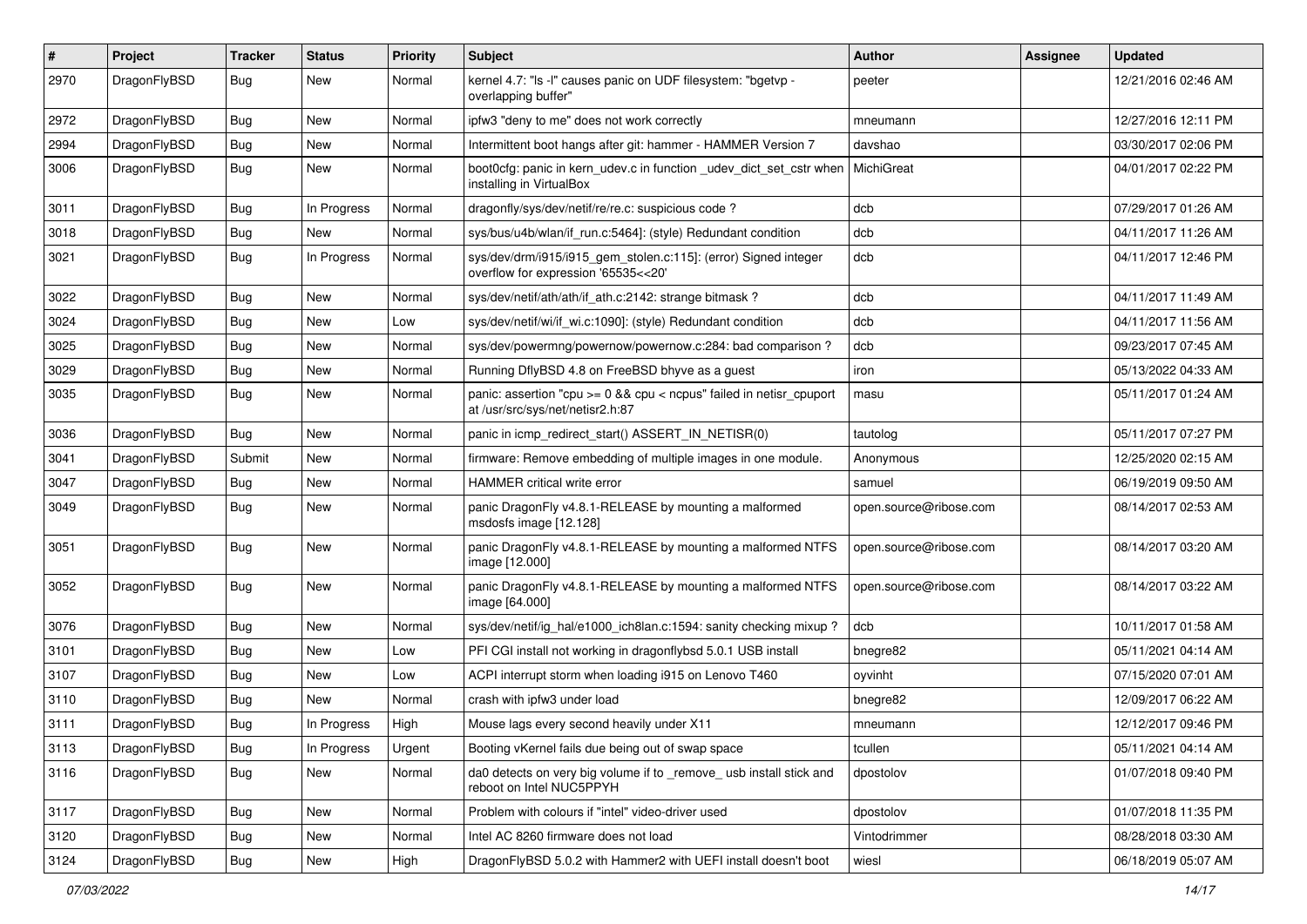| $\sharp$ | Project      | <b>Tracker</b> | <b>Status</b> | <b>Priority</b> | Subject                                                                                                                                                     | <b>Author</b>     | Assignee | <b>Updated</b>      |
|----------|--------------|----------------|---------------|-----------------|-------------------------------------------------------------------------------------------------------------------------------------------------------------|-------------------|----------|---------------------|
| 3129     | DragonFlyBSD | Bug            | New           | High            | Kernel panic with 5.2.0 on A2SDi-4C-HLN4F                                                                                                                   | stateless         |          | 04/24/2018 12:50 AM |
| 3132     | DragonFlyBSD | Bug            | <b>New</b>    | Low             | unifdef mined                                                                                                                                               | bcallah           |          | 04/26/2018 08:34 PM |
| 3134     | DragonFlyBSD | <b>Bug</b>     | New           | Normal          | RFC 3021 (/31 networks) appear to be unsupported                                                                                                            | jailbird          |          | 05/16/2018 11:03 PM |
| 3135     | DragonFlyBSD | Submit         | New           | Normal          | Add EVFILT RECV and EVFILT SEND                                                                                                                             | tautolog          |          | 05/25/2018 09:59 PM |
| 3139     | DragonFlyBSD | Bug            | <b>New</b>    | Normal          | USB Mouse Does Not Work in DragonflyBSD guest on VirtualBox                                                                                                 | chiguy1256        |          | 06/24/2018 10:14 PM |
| 3141     | DragonFlyBSD | Bug            | <b>New</b>    | Normal          | dhclient blocks boot process                                                                                                                                | rowo              |          | 12/16/2018 11:01 AM |
| 3142     | DragonFlyBSD | Submit         | New           | Normal          | lib/libdmsg: Unbreak using new API EVP CIPHER CTX new()                                                                                                     | tkusumi           |          | 07/08/2018 04:18 AM |
| 3143     | DragonFlyBSD | Bug            | New           | Normal          | assertion "0" failed in hammer2_inode_xop_chain_sync                                                                                                        | cbin              |          | 07/18/2018 12:50 PM |
| 3147     | DragonFlyBSD | Submit         | New           | Normal          | Enable headless installation                                                                                                                                | ddegroot          |          | 10/09/2018 01:25 PM |
| 3152     | DragonFlyBSD | <b>Bug</b>     | Feedback      | Normal          | Console's size in ttyv0 and single user mode is sticking to 80x25,<br>while ttyv1 can make use of the whole screen                                          | overtime          |          | 02/24/2019 01:08 AM |
| 3157     | DragonFlyBSD | Bug            | New           | Normal          | TP-Link UE300 not working in 5.2-RELEASE                                                                                                                    | tuxillo           |          | 11/15/2018 02:08 PM |
| 3165     | DragonFlyBSD | Bug            | <b>New</b>    | Normal          | Looping at boot time                                                                                                                                        | gop               |          | 12/28/2018 01:04 PM |
| 3170     | DragonFlyBSD | <b>Bug</b>     | New           | Normal          | repeatable nfsd crash                                                                                                                                       | tse               |          | 06/11/2020 05:52 AM |
| 3184     | DragonFlyBSD | Bug            | New           | Normal          | tsleep(9) return value when PCATCH specified                                                                                                                | tkusumi           |          | 04/03/2019 06:49 AM |
| 3189     | DragonFlyBSD | <b>Bug</b>     | <b>New</b>    | Normal          | Allow DragonFly Mail Agent to accept an alternate config via<br>command line switch                                                                         | iang              |          | 08/16/2021 12:42 AM |
| 3194     | DragonFlyBSD | <b>Bug</b>     | New           | High            | Hammer kernel crash on mirror-stream of PFS after upgrade<br>(assertion "cursor->flags &<br>HAMMER_CURSOR_ITERATE_CHECK" failed in<br>hammer_btree_iterate) | Anonymous         |          | 06/29/2019 01:32 PM |
| 3196     | DragonFlyBSD | <b>Bug</b>     | New           | Normal          | test issue after redmine upgrade (2)                                                                                                                        | tuxillo           |          | 07/05/2019 04:33 AM |
| 3197     | DragonFlyBSD | Bug            | New           | Normal          | DragonFly upgrades                                                                                                                                          | tse               |          | 04/18/2020 04:18 PM |
| 3199     | DragonFlyBSD | Bug            | New           | Normal          | PFS label not found panic                                                                                                                                   | tse               |          | 08/21/2019 03:51 AM |
| 3201     | DragonFlyBSD | Submit         | <b>New</b>    | Normal          | Fixes make search display                                                                                                                                   | htse              |          | 08/20/2021 04:02 PM |
| 3206     | DragonFlyBSD | Submit         | New           | Normal          | update psm/kbd to FreeBSD 12.0 code                                                                                                                         | htse              |          | 10/05/2019 03:49 PM |
| 3208     | DragonFlyBSD | Bug            | New           | Normal          | Crash related to nfsd                                                                                                                                       | tse               |          | 06/11/2020 05:52 AM |
| 3209     | DragonFlyBSD | <b>Bug</b>     | New           | Normal          | svc has some minor bugs                                                                                                                                     | arcade@b1t.name   |          | 10/24/2019 09:08 AM |
| 3215     | DragonFlyBSD | Bug            | <b>New</b>    | Normal          | Hang in tcdrain(3) after write(3)                                                                                                                           | noloader          |          | 11/25/2019 03:08 PM |
| 3217     | DragonFlyBSD | <b>Bug</b>     | <b>New</b>    | Normal          | rescue tools: make install fails if rescue folder doesn't exist                                                                                             | t_dfbsd           |          | 11/27/2019 08:16 PM |
| 3218     | DragonFlyBSD | <b>Bug</b>     | <b>New</b>    | Normal          | Kernel panics are not sent to comconsole when booted over EFI                                                                                               | mqudsi            |          | 12/02/2019 08:52 PM |
| 3219     | DragonFlyBSD | <b>Bug</b>     | New           | Normal          | x11/xorg port can not be build                                                                                                                              | <b>UlasSAYGIN</b> |          | 03/31/2020 08:57 AM |
| 3222     | DragonFlyBSD | <b>Bug</b>     | New           | Normal          | gcc - undefined reference to '__atomic_load' (missing libatomic?)                                                                                           | mneumann          |          | 02/08/2020 02:45 AM |
| 3224     | DragonFlyBSD | <b>Bug</b>     | New           | Normal          | Kernel panic when trying to ping6                                                                                                                           | zhtw              |          | 03/08/2020 08:55 AM |
| 3225     | DragonFlyBSD | <b>Bug</b>     | New           | Normal          | nfsd freeze when using gemu                                                                                                                                 | tse               |          | 03/17/2020 11:52 AM |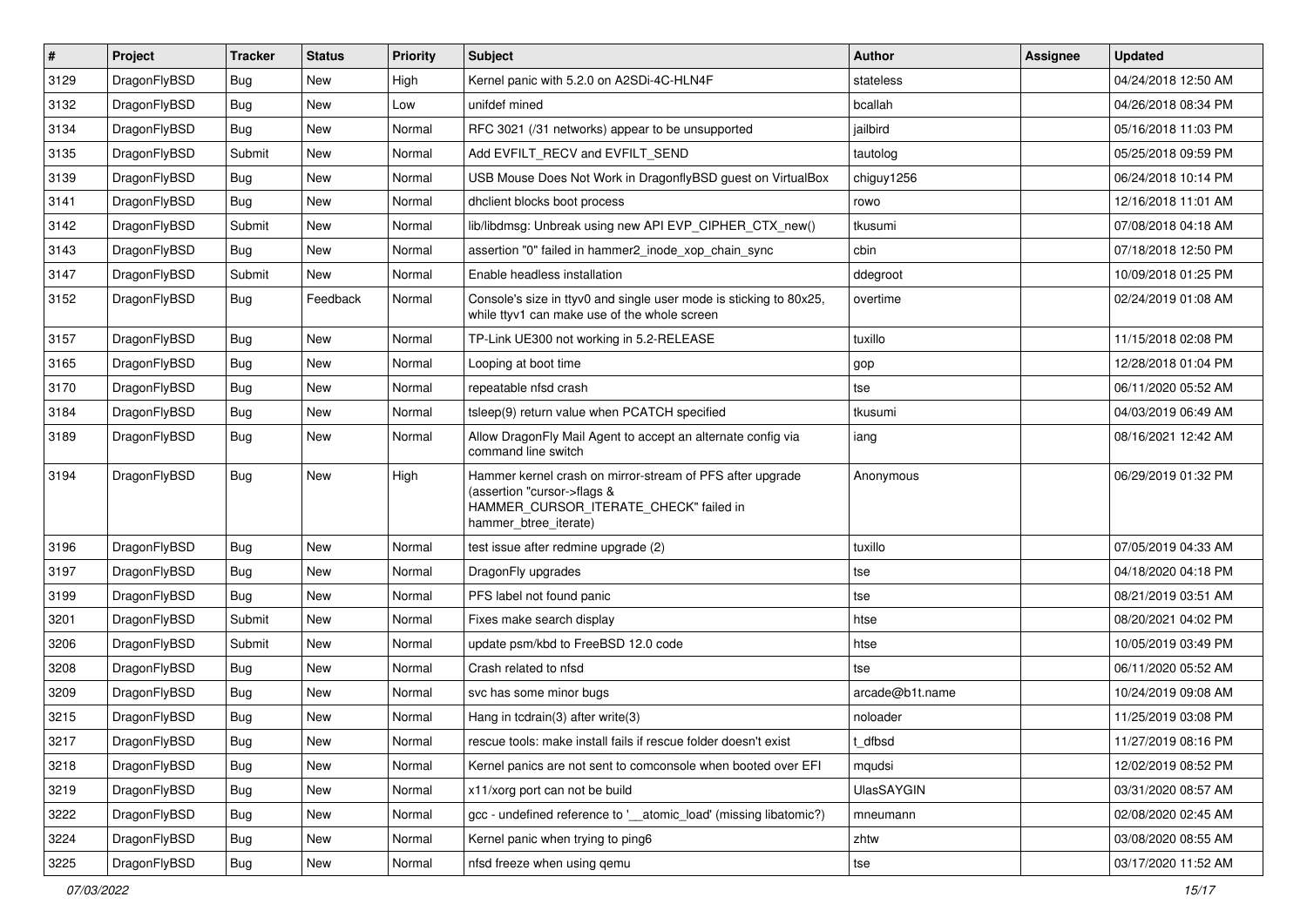| $\sharp$ | Project      | <b>Tracker</b> | <b>Status</b> | <b>Priority</b> | Subject                                                                                                   | <b>Author</b>     | Assignee | <b>Updated</b>      |
|----------|--------------|----------------|---------------|-----------------|-----------------------------------------------------------------------------------------------------------|-------------------|----------|---------------------|
| 3226     | DragonFlyBSD | <b>Bug</b>     | <b>New</b>    | Normal          | Xorg freezes in vm: thread stuck in "objtrm1"                                                             | peeter            |          | 04/08/2020 02:10 AM |
| 3227     | DragonFlyBSD | Submit         | New           | Normal          | Add HAMMER2 instructions in the installation medium README                                                | daftaupe          |          | 03/26/2020 03:34 PM |
| 3228     | DragonFlyBSD | <b>Bug</b>     | New           | Low             | pfi kif unref: state refcount $\leq$ 0 in dmesg                                                           | justin            |          | 03/05/2021 06:39 AM |
| 3231     | DragonFlyBSD | <b>Bug</b>     | New           | Normal          | wifi drops on 5.8                                                                                         | tse               |          | 04/06/2020 05:08 AM |
| 3235     | DragonFlyBSD | Bug            | <b>New</b>    | Normal          | Kernel panic in devfs vnops.c                                                                             | mneumann          |          | 04/28/2020 07:00 AM |
| 3238     | DragonFlyBSD | Bug            | <b>New</b>    | Normal          | race conditions when printing from vkernel console                                                        | piecuch           |          | 05/19/2020 02:50 PM |
| 3239     | DragonFlyBSD | Bug            | New           | Normal          | unable to SIGKILL glitched emacs                                                                          | piecuch           |          | 05/26/2020 03:30 AM |
| 3240     | DragonFlyBSD | <b>Bug</b>     | <b>New</b>    | High            | compile error because of openssl with /usr/dports/security/rhash for<br>mysql 8 install                   | <b>UlasSAYGIN</b> |          | 06/04/2020 08:05 AM |
| 3243     | DragonFlyBSD | Bug            | <b>New</b>    | Normal          | SMART status not reported properly for SSD disks                                                          | daftaupe          |          | 09/09/2020 11:03 PM |
| 3245     | DragonFlyBSD | <b>Bug</b>     | New           | Normal          | panic: free: guard1x fail, i915 load from loader.conf                                                     | polachok          |          | 08/21/2020 10:36 AM |
| 3246     | DragonFlyBSD | <b>Bug</b>     | New           | Normal          | HAMMER2 unable to handle ENOSPC properly                                                                  | tkusumi           |          | 09/04/2020 11:11 AM |
| 3247     | DragonFlyBSD | <b>Bug</b>     | New           | Normal          | Kernel panic doing nothing much                                                                           | phma              |          | 09/12/2020 11:40 PM |
| 3249     | DragonFlyBSD | <b>Bug</b>     | <b>New</b>    | Normal          | HAMMER2 fsync(2) not working properly                                                                     | tkusumi           |          | 09/21/2020 07:07 AM |
| 3252     | DragonFlyBSD | Bug            | New           | Normal          | tcsetattr/tcgetattr set errno incorrectly on non-TTY                                                      | tonyc             |          | 10/26/2020 09:34 PM |
| 3266     | DragonFlyBSD | <b>Bug</b>     | <b>New</b>    | High            | Filesystems broken due to "KKASSERT(count &<br>TOK_COUNTMASK);"                                           | tkusumi           |          | 03/15/2021 01:21 PM |
| 3269     | DragonFlyBSD | <b>Bug</b>     | In Progress   | Normal          | Is double-buffer'd buf still required by HAMMER2 ?                                                        | tkusumi           |          | 05/12/2021 04:09 PM |
| 3276     | DragonFlyBSD | Submit         | New           | Normal          | Add option controlling whether gpt expand expands the last partition<br>(needs testing)                   | falsifian         |          | 07/10/2021 03:35 AM |
| 3278     | DragonFlyBSD | Bug            | <b>New</b>    | Normal          | Second screen image is distorted                                                                          | arcade@b1t.name   |          | 07/10/2021 03:36 AM |
| 3280     | DragonFlyBSD | Bug            | <b>New</b>    | Normal          | KMS console and i915(4) not working in 6.0                                                                | cmusser           |          | 07/10/2021 03:35 AM |
| 3281     | DragonFlyBSD | Bug            | <b>New</b>    | Normal          | Crash after leaving unattended for a while                                                                | bhaible           |          | 07/10/2021 03:32 AM |
| 3282     | DragonFlyBSD | <b>Bug</b>     | <b>New</b>    | Normal          | unexpected errno value from fopen()                                                                       | bhaible           |          | 07/10/2021 03:34 AM |
| 3283     | DragonFlyBSD | <b>Bug</b>     | New           | Normal          | mknodat() cannot create FIFOs                                                                             | bhaible           |          | 07/10/2021 03:34 AM |
| 3284     | DragonFlyBSD | Bug            | New           | Normal          | Wrong towlower() result for U+038A                                                                        | bhaible           |          | 07/10/2021 03:34 AM |
| 3298     | DragonFlyBSD | <b>Bug</b>     | New           | Normal          | Running "w" and having logged in via XDM through VNC, "w" prints<br>an extra error message                | piecuch           |          | 10/25/2021 09:16 AM |
| 3299     | DragonFlyBSD | Bug            | In Progress   | Normal          | DragonFlyBSD reports utterly wrong uptime (most of the time, right<br>after booting in)                   | adrian            |          | 11/11/2021 01:43 PM |
| 3300     | DragonFlyBSD | <b>Bug</b>     | New           | Normal          | Running Xvnc from TigerVNC package through the INETD daemon<br>in TCP WAIT mode fails hard                | adrian            |          | 01/08/2022 04:25 AM |
| 3301     | DragonFlyBSD | <b>Bug</b>     | <b>New</b>    | Normal          | Gkrellm from the packages is not showing logged in users in main<br>window, logged in users always $== 0$ | adrian            |          | 01/08/2022 04:24 AM |
| 3302     | DragonFlyBSD | <b>Bug</b>     | New           | Normal          | Will not boot on System76 Lemur Pro (lemp10)                                                              | piecuch           |          | 11/03/2021 10:21 AM |